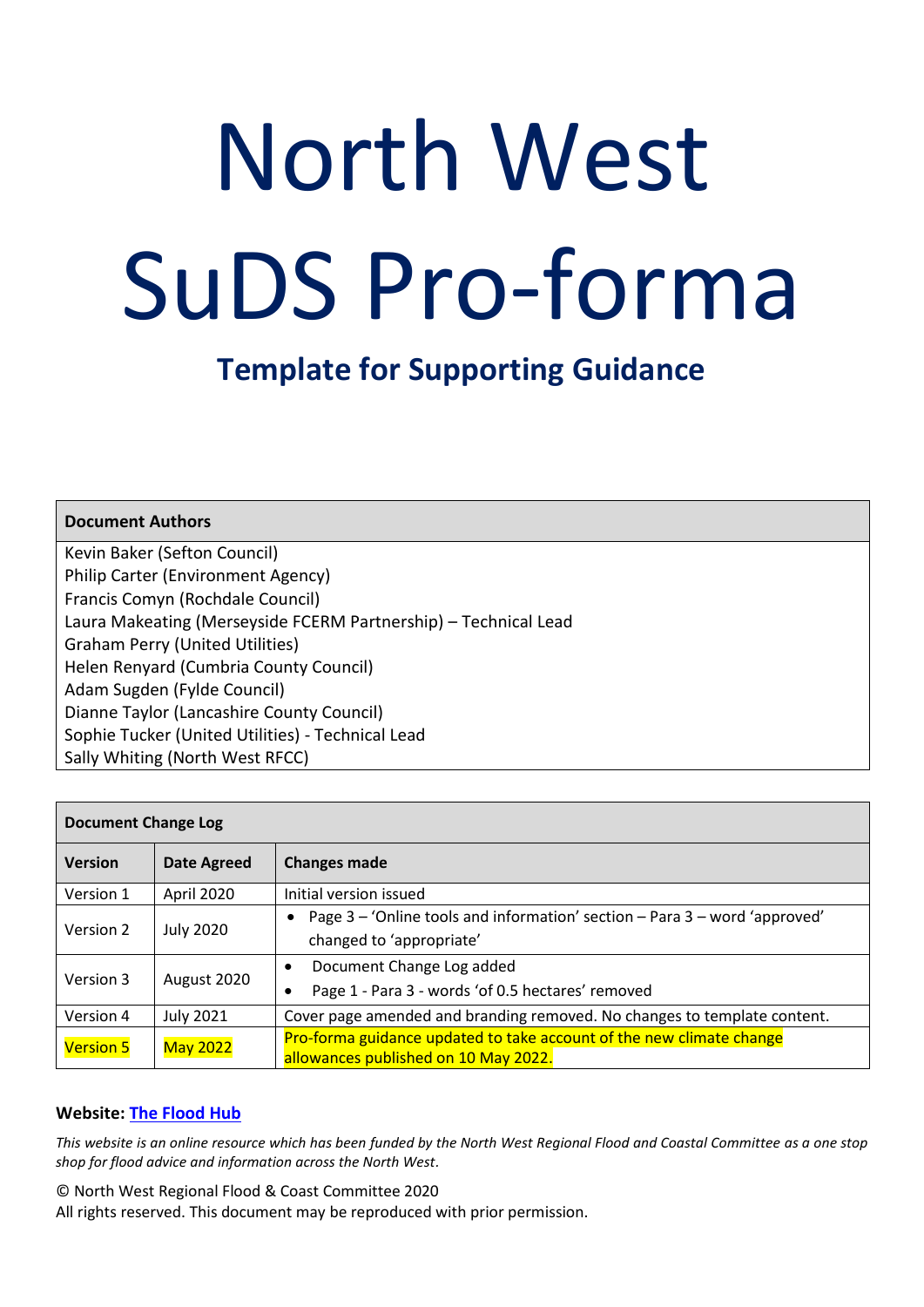# North West SuDS Pro-forma

# **Guidance for completing your pro-forma**

*[Add Local Authority branding/logo as required]*

Endorsed by the Lead Local Flood Authority, Highways Authority, United Utilities and Environment Agency.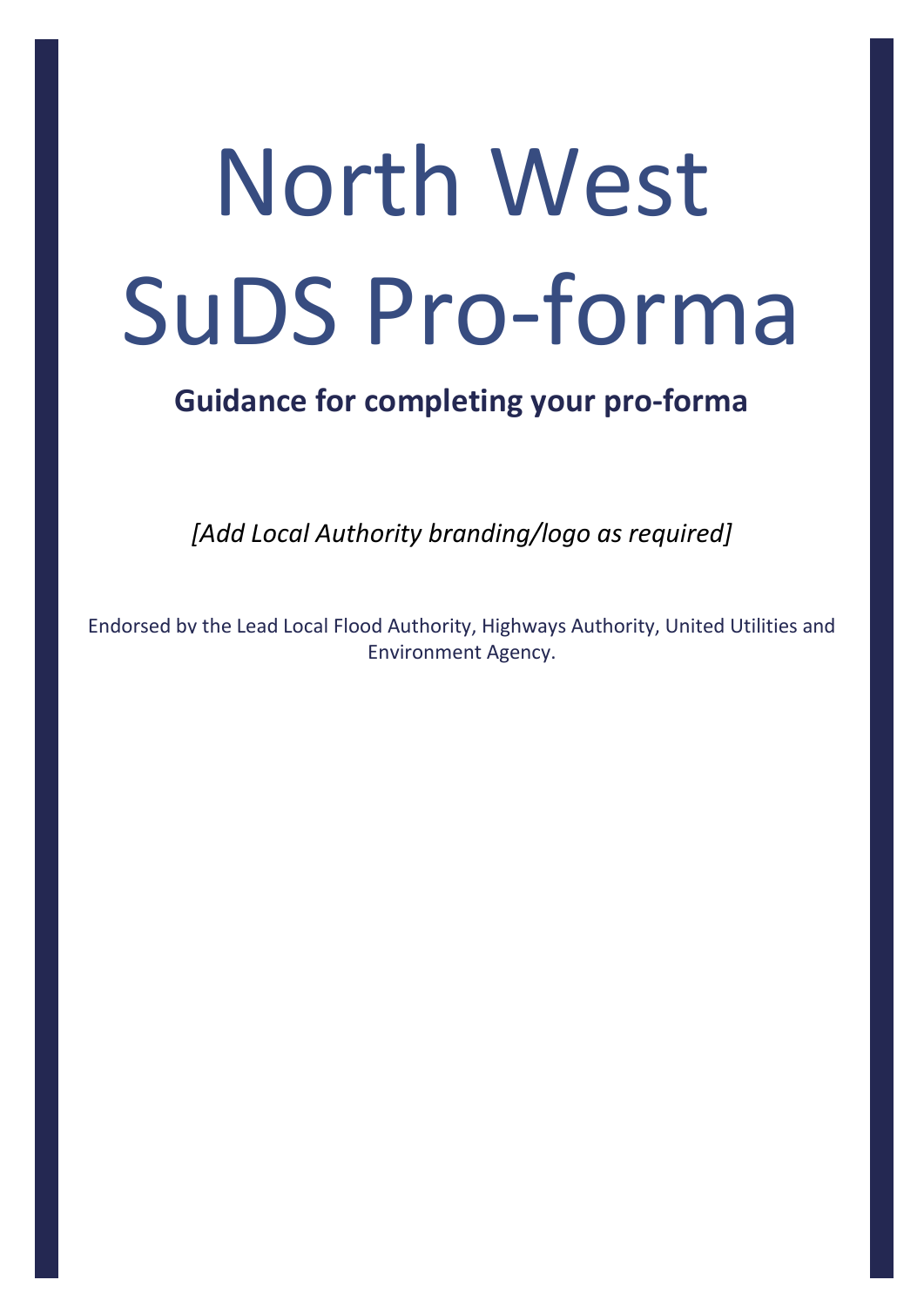# **CONTENTS**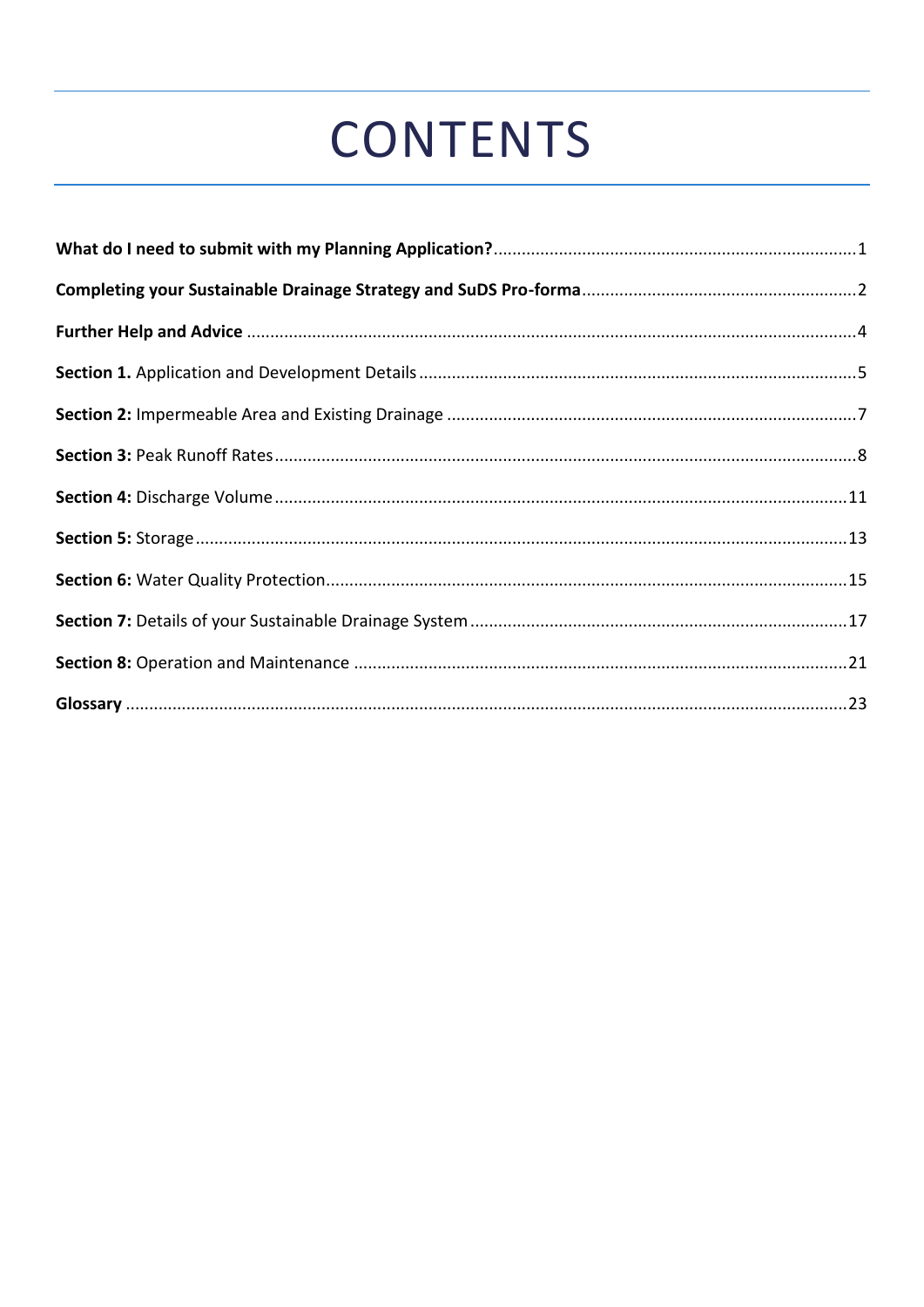# <span id="page-3-0"></span>**WHAT DO I NEED TO SUBMIT WITH MY PLANNING APPLICATION?**

It is important that your application can demonstrate the site can be sustainably drained; this is a principle of development. This should be demonstrated at the earliest opportunity.

If your development proposal is for *major* development<sup>1</sup>, or in a Critical Drainage Area, regardless of your type of planning application, you must submit the following with your application for planning permission:

- **1. Site Specific Flood Risk Assessment (FRA) -** Where one is required under the **[National Planning Policy](https://www.gov.uk/government/publications/national-planning-policy-framework--2)  [Framework](https://www.gov.uk/government/publications/national-planning-policy-framework--2)** and applicable Local Plan policies. In some cases, these also require you to submit a Sequential Test and/or Exception Test.
- **2. Sustainable Drainage Strategy –** This will include your overall approach and is where you will evidence your approach to surface water management. E.g. plans, drawings, calculations etc. It will also take account of any requirements identified in the FRA.
- **3. Sustainable Drainage Strategy: Pro-forma –** The pro-forma summarises and confirms the details contained within your Sustainable Drainage Strategy and Site Specific Flood Risk Assessment. It is intended to ensure all aspects of sustainable drainage have been considered. The information supplied should be appropriate and proportionate to the planning stage, further information can be gained from contacting your Local Planning Authority or Lead Local Flood Authority.

This document may form part of the Local Planning Authority's 'Planning Validation Checklist.' Planning applications for major development and for sites in Critical Drainage Areas that are not submitted with the above information will not be regarded as a 'valid' application.

This document contains information and guidance about what you need to submit in support of your major planning application.

<sup>&</sup>lt;sup>1</sup> Major development is defined in Section 2 of **[Statutory Instrument 2015 No. 595.](http://www.legislation.gov.uk/uksi/2015/595/made)**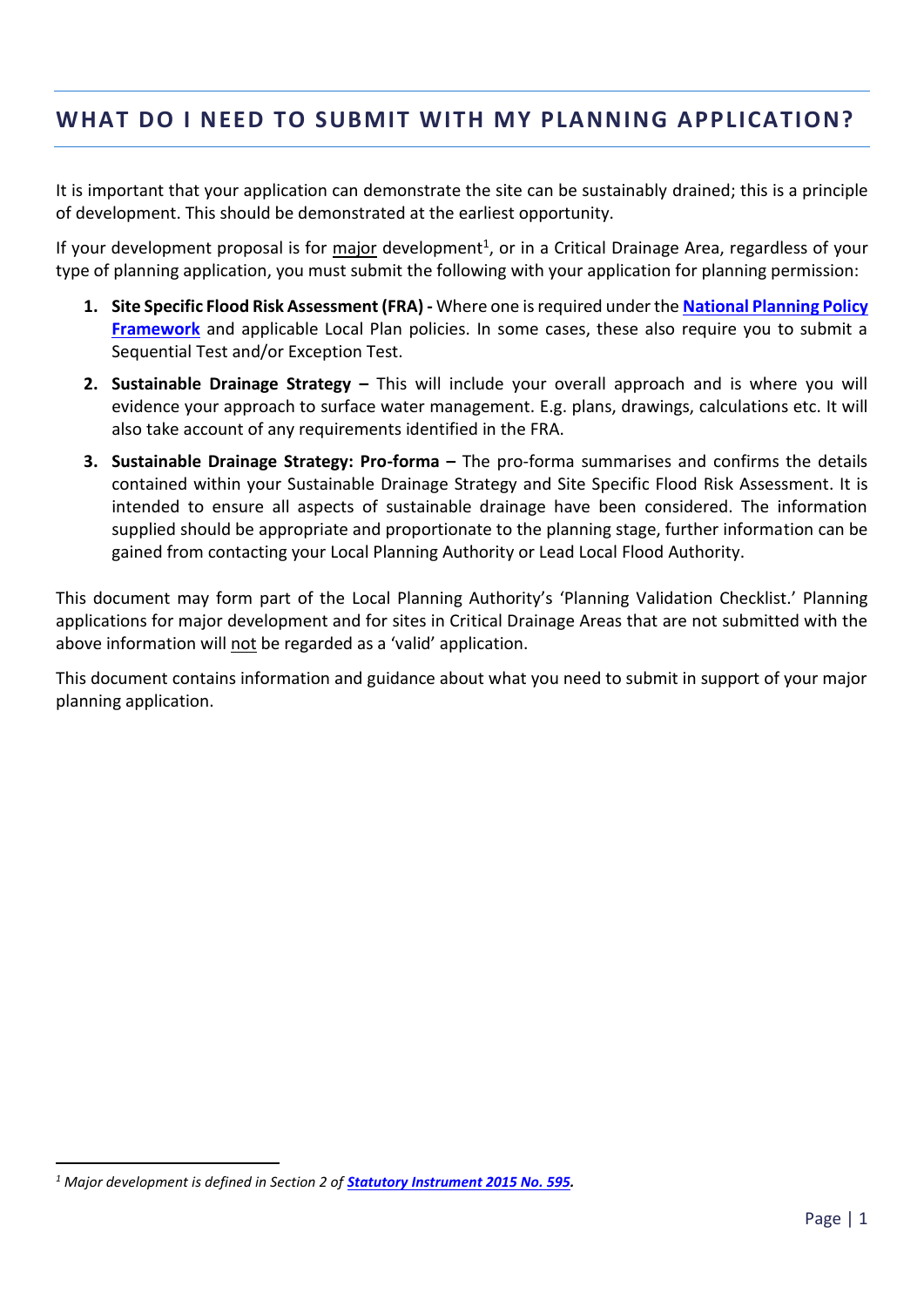# <span id="page-4-0"></span>**COMPLETING YOUR SUSTAINABLE DRAINAGE STRATEGY AND SUDS PRO-FORMA**

# What is a Sustainable Drainage Strategy?

The purpose of a Sustainable Drainage Strategy is to set out how surface water from a development site will be managed sustainably under both current and future conditions, and to support your proposed approach with appropriate evidence, such as drainage calculations and relevant plans and drawings.

The Sustainable Drainage Strategy must also set out how all sustainable drainage components are intended to be managed and maintained over the lifetime of the development to ensure that the sustainable drainage system will continue to perform throughout its design life.

# How is a Sustainable Drainage Strategy different to a Site-Specific Flood Risk Assessment (FRA)?

A Site-Specific FRA assesses all sources of flood risk to and from the site and elsewhere, as a result of the development.

A Sustainable Drainage Strategy demonstrates how surface water from the development will be managed in line with national and local requirements for sustainable drainage systems and should incorporate the findings and address risks identified in the site specific FRA.

#### What is the purpose of the Pro-forma?

The pro-forma will support your planning application by ensuring that your sustainable drainage design, contained within your Sustainable Drainage Strategy, has considered and appropriately evidenced everything it needs to, reducing the risk of delays or refusal of your application as a result of a lack of information about sustainable drainage proposals.

# What if I don't submit the pro-forma with my application?

**The pro-forma may be a requirement of the planning validation checklist in the Local Planning Authority area your development proposal is in.** This means if you do not submit a completed pro-forma your application will not be 'valid' and therefore will not be processed by the Local Planning Authority until a completed SuDS pro-forma has been received.

Where this pro-forma is not a requirement of the planning validation checklist it is strongly advised that a completed pro-forma is submitted as this will help to ensure that the minimum required information regarding your drainage proposals has been provided.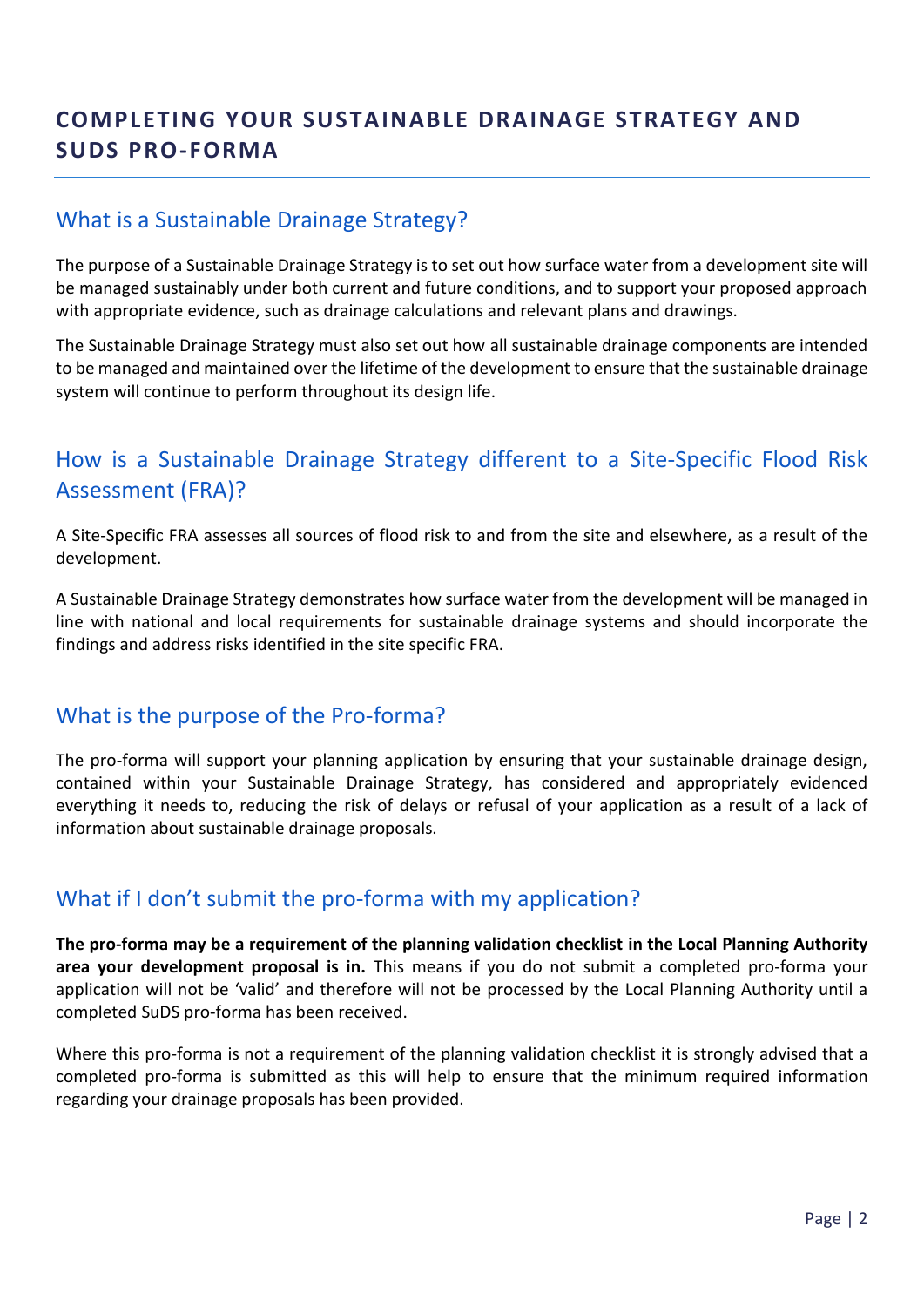# How do I complete the pro-forma?

**You must fill in all white boxes in the pro-forma for the document to be accepted as complete**. This guidance note will support you in completing the pro-forma.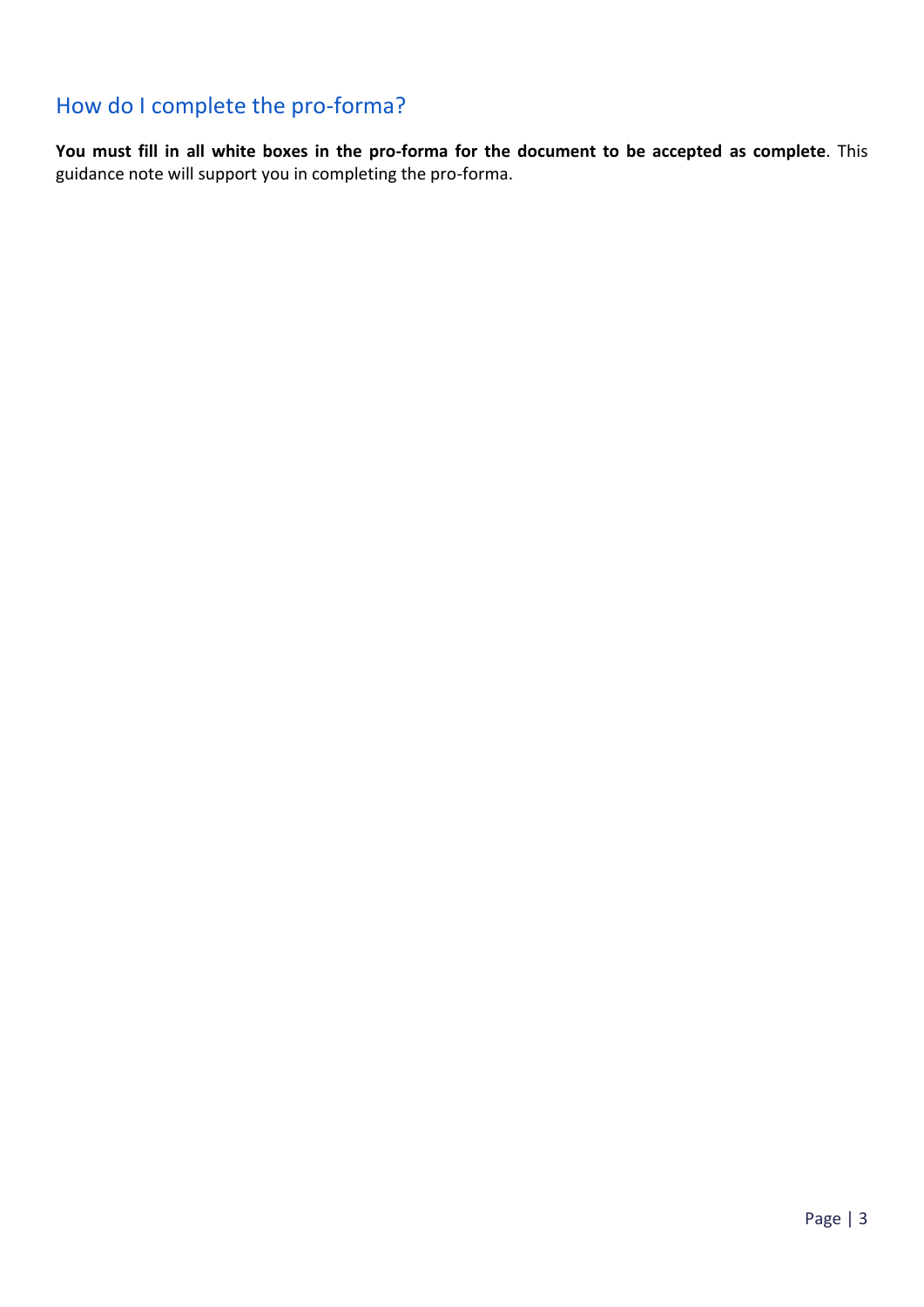# <span id="page-6-0"></span>**FURTHER HELP AND ADVICE**

It is advised that you employ an appropriately qualified drainage engineer to design all aspects of your site drainage, including taking account of in perpetuity maintenance of the system.

We would also encourage your drainage engineer to work with the landscape architect for the site.

#### Online tools and information

The **[UK SuDS](http://www.uksuds.com/help-support/frequently-asked-questions)** and **[Susdrain](http://www.susdrain.org/)** websites are helpful in answering common questions on sustainable drainage design and also provide a range of tools, guidance and examples.

**[UK Sustainable Drainage Guidance & Tools website](http://geoservergisweb2.hrwallingford.co.uk/uksd/faqs.htm)**, supported by HR Wallingford Ltd, provides a comprehensive list of frequently asked questions (FAQs).

The pro-forma can be completed using freely available tools such as **[Tools for Sustainable Drainage Systems](http://www.uksuds.com/)** or appropriate Industry Standard surface water management design software.

#### Pre-application service

Many Local Authorities offer a 'pre-application' service which enables applicants to obtain guidance and feedback from planning and other specialist officers before submitting their planning application, including from the Lead Local Flood Authority.

This service provides an opportunity for applicants to identify and discuss potential issues before submitting planning applications reducing the risk of applications being refused or delayed. There may be a charge for this service.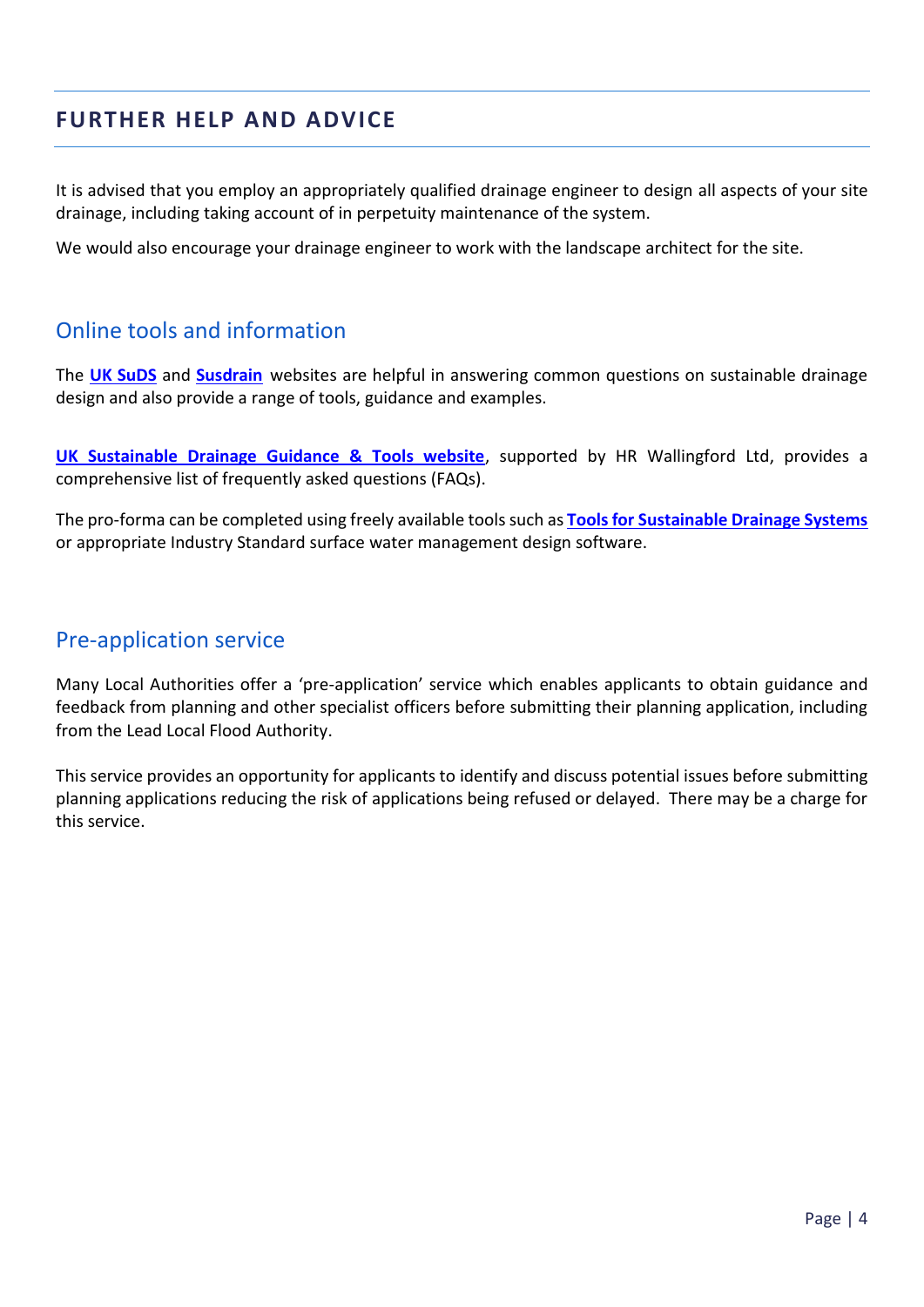# <span id="page-7-0"></span>**SECTION 1.** APPLICATION AND DEVELOPMENT DETAILS

# What is meant by 'Drained Area' of Development'?

Any area that may contribute to flows within the proposed drainage system. They may be either from permeable or impermeable areas and can also include areas from outside the proposed development area.

#### Do I need to submit a Site-Specific Flood Risk Assessment (FRA)?

Under **Footnote 50 of Paragraph 163 of the [National Planning Policy Framework](https://www.gov.uk/government/publications/national-planning-policy-framework--2)** a Site-Specific FRA is required if your development is:

- in Flood Zones 2 and 3 (this applies to all development types)
- in Flood Zone 1, for proposals involving: sites of 1 hectare or more
- on land which has been identified by the Environment Agency as having critical drainage problems
- on land identified in a strategic flood risk assessment as being at increased flood risk in future
- on land that may be subject to other sources of flooding, where its development would introduce a more vulnerable use

If your development proposal meets any of these criteria, there are no exemptions to a Site-Specific FRA and you must submit one in order for your planning application to be validated by the Local Planning Authority.

#### What information does my Flood Risk Assessment need to include?

The information your Site-Specific FRA needs to include is contained within **['Flood risk assessment for](https://www.gov.uk/guidance/flood-risk-assessment-for-planning-applications)  [planning applications'](https://www.gov.uk/guidance/flood-risk-assessment-for-planning-applications)** and the **[Planning Practice Guidance.](https://www.gov.uk/guidance/flood-risk-assessment-for-planning-applications)**

Reference should also be made to the Local Planning Authority's Strategic Flood Risk Assessment for locally specific guidance and information.

The detail and technical complexity of any Site-Specific FRA will reflect the scale, nature and location of your development proposal.

#### What if I am unable to complete a Site-Specific Flood Risk Assessment?

It is recommended that someone appropriately qualified is employed to undertake an FRA. If you meet the requirements for a Site-Specific FRA and you must submit one for your planning application to be validated by the Local Planning Authority.

# How do I work out the expected lifetime of the development?

The **[Planning Practice Guidance](https://www.gov.uk/guidance/flood-risk-and-coastal-change#what-is-lifetime-of-development)** states all residential developments have an expected minimum lifetime of 100 years, unless there is specific justification for considering a shorter period.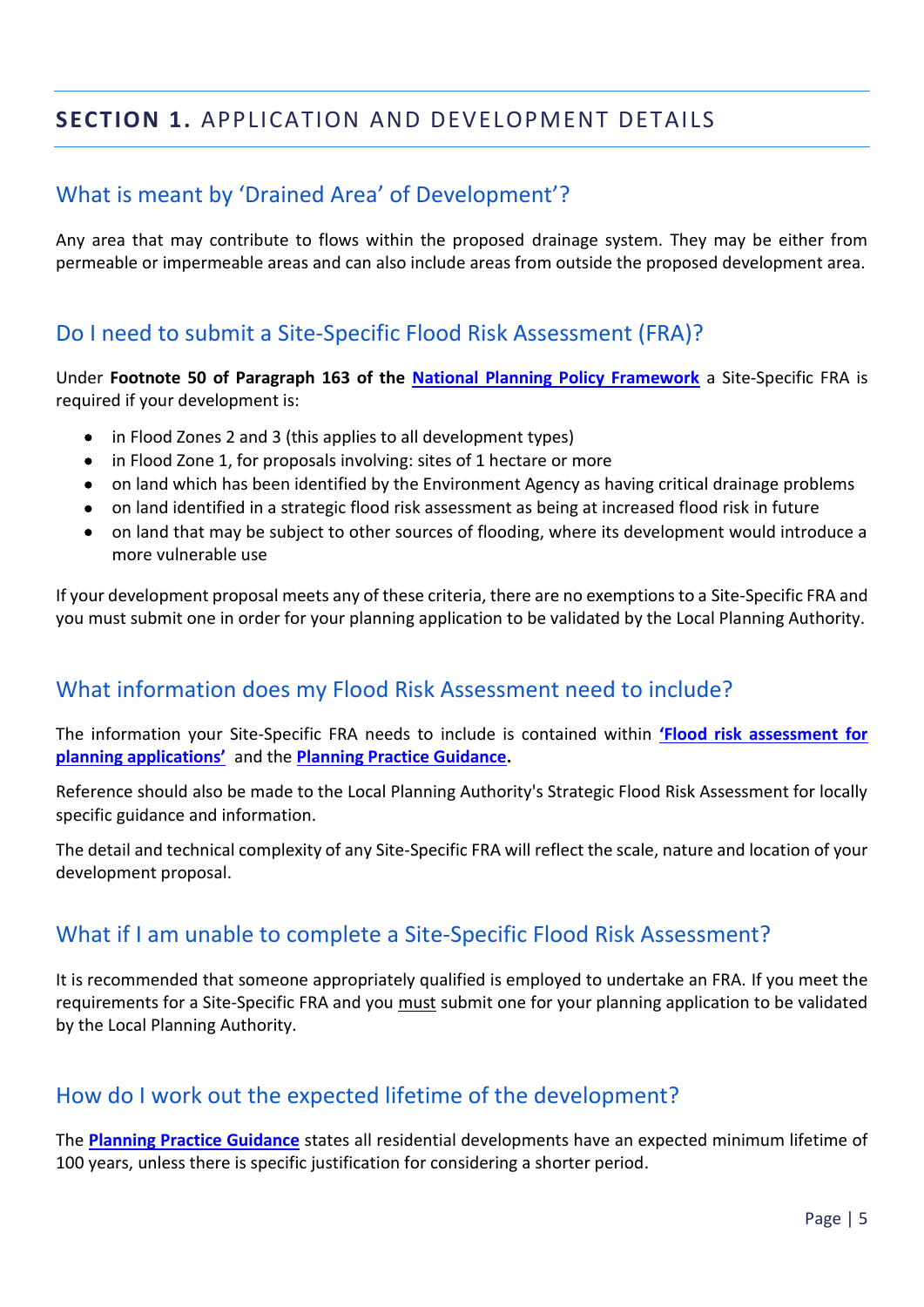For non-residential development, you need to specify how long you expect the development to last taking account of the advice given in the **[Planning Practice Guidance.](https://www.gov.uk/guidance/flood-risk-and-coastal-change#what-is-lifetime-of-development)**

# Development Type - What is classified as 'Greenfield' and 'Previously Developed'?

It is important that you are clear on the difference between 'Greenfield' and 'Previously Developed' sites in the context of drainage – not planning – and therefore the surface water drainage design standard expected for your development site.

#### **Previously Developed / Brownfield**

If you are proposing to use an existing drainage system for surface water management on your development site, your drainage system can be designed to 'previously developed' standards. For sites covered by buildings or impermeable hard surfaces this may require a reduction to existing rates to be applied in order to satisfy local planning policies – please check with your Local Planning Authority (LPA).

For the avoidance of doubt, 'use of an existing drainage system' means utilising the **entirety** of the existing drainage system on site and does not refer to simply the point of discharge.

• **Example:** If you are proposing to demolish an existing building and replace it with a new building but will use the existing means of surface water removal in entirety, this would be classified as 'previously developed.'

#### **Greenfield**

If you are proposing to install a new drainage system for surface water management on your development site then your drainage system must be designed to 'greenfield' standards, even if the land has been previously developed. It may be worth checking your Local Planning Authority's Local Plan for a local policy position.

- **Example 1:** If you are proposing to construct buildings on land which has been previously developed (i.e. brownfield) but are installing a new surface water drainage system connecting to the existing outfall, this would be classified as 'greenfield.'
- **Example 2:** If you are proposing to construct buildings on unbuilt 'green' land and will be installing a new surface water drainage system connecting to a new or existing outfall, this would be classified as 'greenfield.'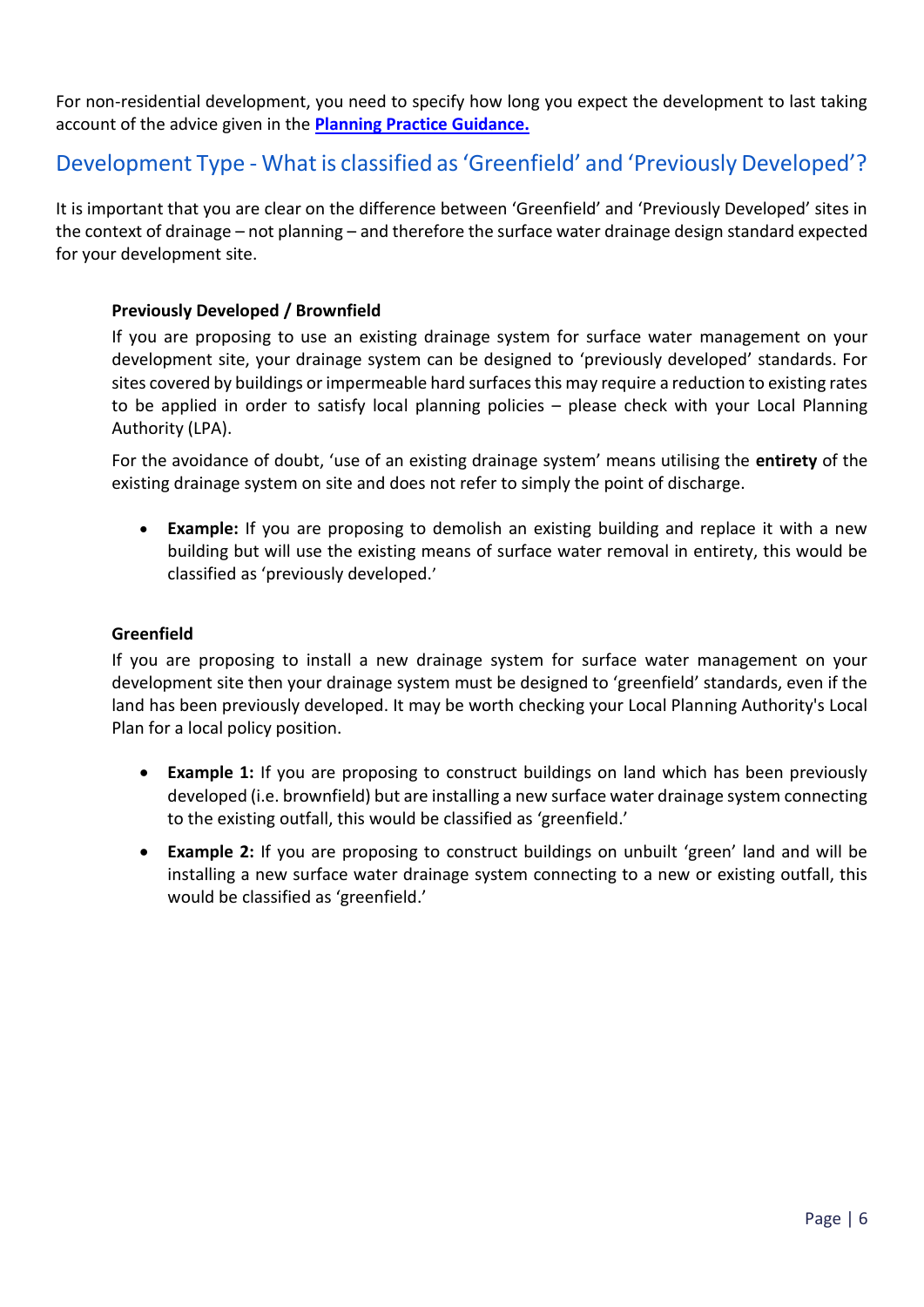# <span id="page-9-0"></span>**SECTION 2:** IMPERMEABLE AREA AND EXISTING DRAINAGE

#### How do I work out the impermeable area?

Anything that has, or will have, impermeable surfaces within the curtilage of your development site must be included here. This includes impermeable roads, footpaths and buildings.

#### What should be considered as existing flow routes and flood risks?

Any flows that will enter and cross the development site. The catchment area above the site should also be considered and details of how these existing flow routes will be managed through the site so that flooding is not increased either within or outside the site.

#### Do I need to consider flows coming onto the site?

Yes, any flows that are likely to flow onto the site need to be considered as part of the planning submission. Details on how the flows enter the site and how they will be managed once the development is complete should be included.

For example, surface water from adjacent land may run overland across the development site. You must assess how best to deal with this runoff and ensure you do not block its path with the new development. You may need to mitigate against this potential flood risk by creating a flow path through the site or diverting the flow around the site

# What areas should be considered for the contributing areas in hydraulic models?

Any areas flowing into the drainage system should be considered as part of the contributing areas. These can be either permeable or impermeable areas. You should consider how you will achieve this if your software package only assumes runoff from impermeable areas.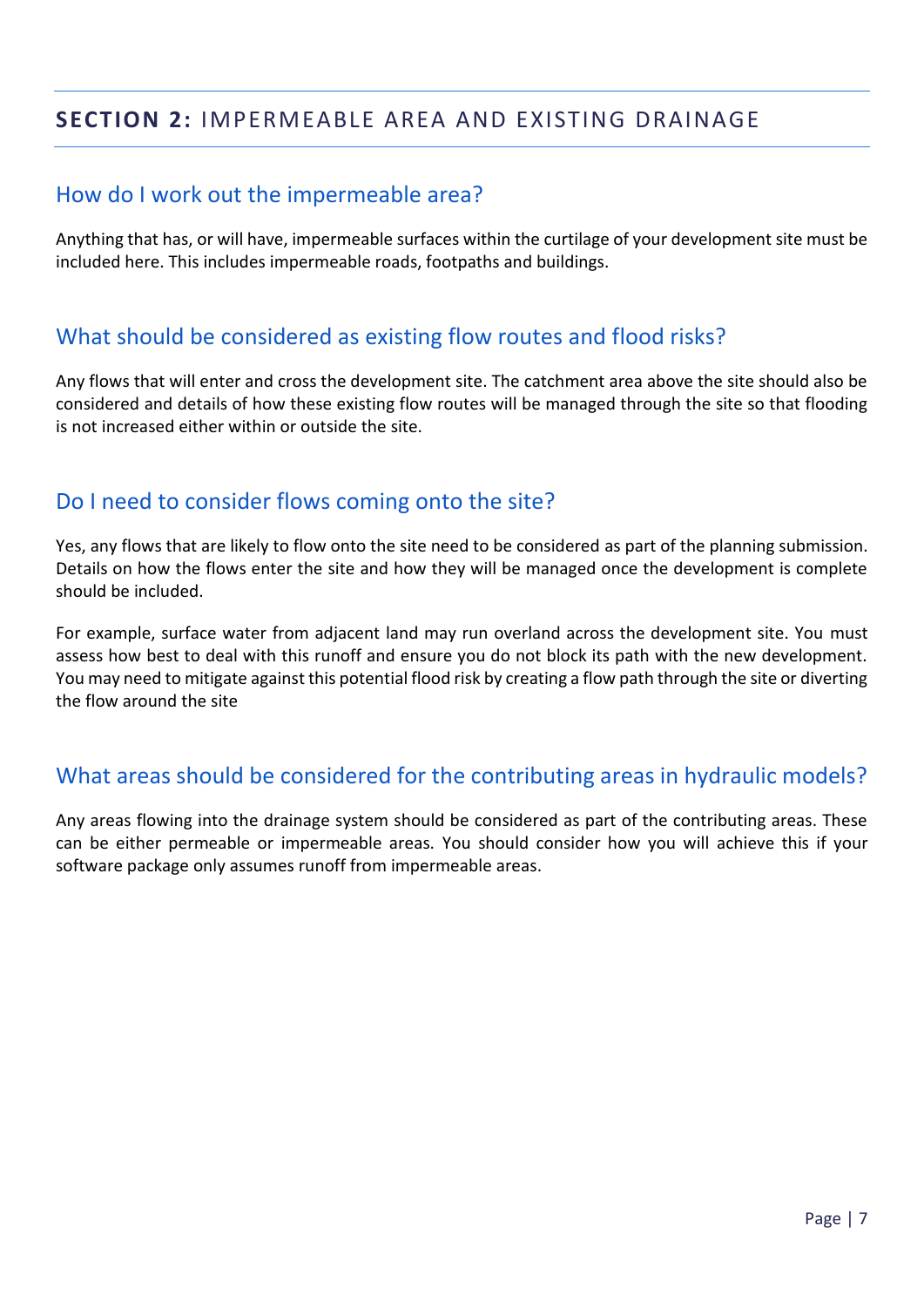# <span id="page-10-0"></span>**SECTION 3:** PEAK RUNOFF RATES

#### Why is this information required?

**[Defra's Technical Standards for Sustainable Drainage Systems](https://www.gov.uk/government/uploads/system/uploads/attachment_data/file/415773/sustainable-drainage-technical-standards.pdf)** require peak runoff rates from development sites to be restricted in line with Technical Standards S2, S3 and S6, unless S1 applies.

# What is the 'peak runoff rate'?

This is the maximum flow rate at which surface water runoff leaves the site during the critical storm event.

# How do I calculate Existing Runoff Rates from Previously Developed / Brownfield sites?

The available methods of calculating runoff rates from previously developed sites are outline in **Chapter 24.5 of [The SuDS Manual](https://www.ciria.org/Memberships/The_SuDS_Manual_C753_Chapters.aspx)** (**C753).** Discuss with the LLFA if you are unsure.

#### How do I calculate Greenfield Runoff Rates?

The available methods of calculating Greenfield runoff rates are outline in **Chapter 24.3 of [The SuDS Manual](https://www.ciria.org/Memberships/The_SuDS_Manual_C753_Chapters.aspx)** (**[C753\)](https://www.ciria.org/Memberships/The_SuDS_Manual_C753_Chapters.aspx)**. Discuss with the LLFA if you are unsure.

# What about watercourses discharging to estuarial waters that are tidally affected?

Where the drainage system discharges to a surface water body that can accommodate uncontrolled surface water discharges without any impact on flood risk from that surface water body (e.g. the sea or a large estuary) the peak flow control standards and volume control technical standards need not apply.

Confirm with your LLFA prior to planning application submission.

#### Which methodologies should be used to calculate discharge rates?

Methodologies listed in **Chapter 24 of [The SuDS Manual](https://www.ciria.org/Memberships/The_SuDS_Manual_C753_Chapters.aspx)** (**C753)** are considered appropriate.

#### What values do I use for Qbar?

Qbar is the peak rate of flow from a catchment for the mean annual flood, a return period of approximately 1:2.3 years. Qbarrural should be used for this value.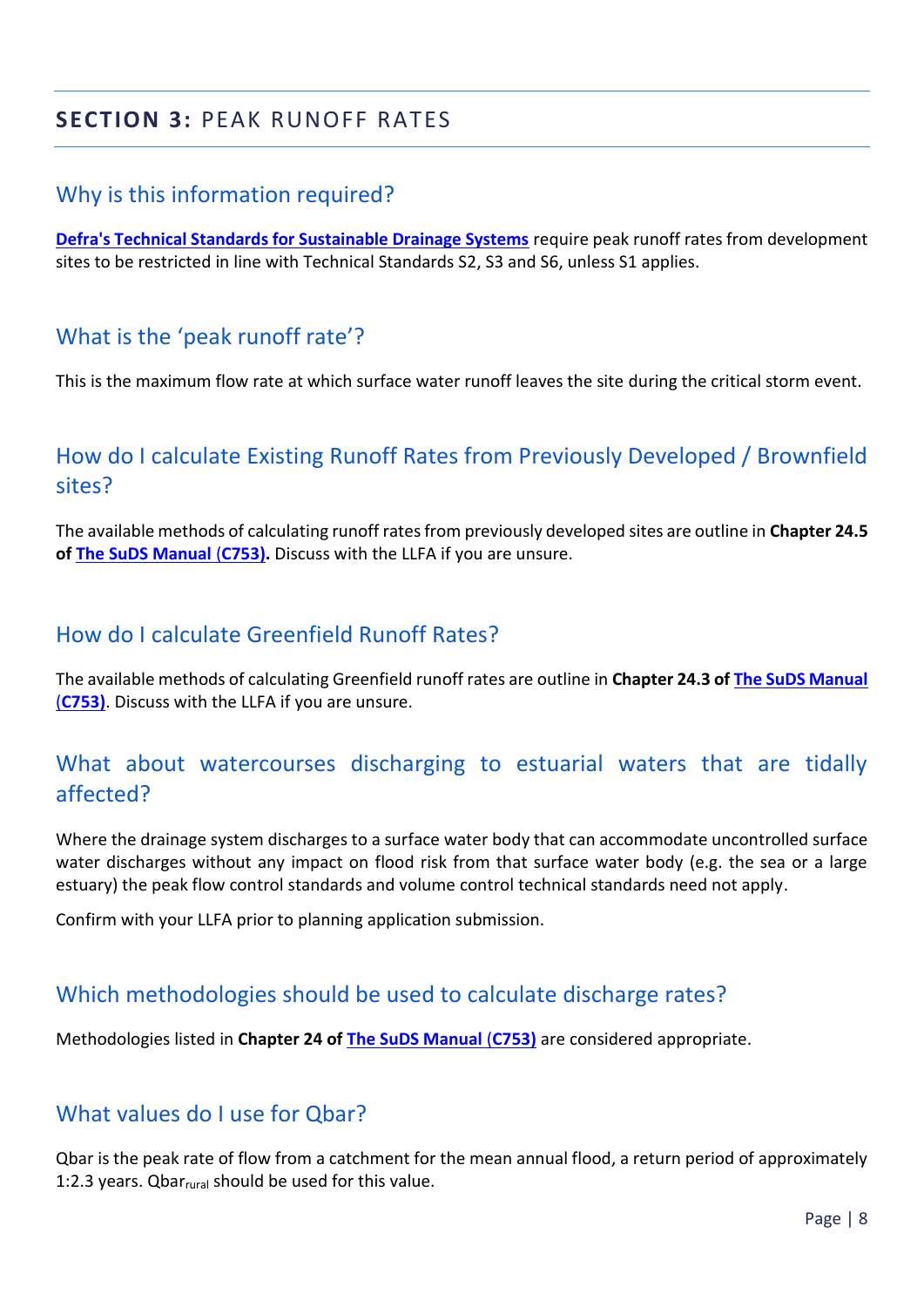# What must I limit proposed post-development surface water discharge rates to?

That depends on the approach you take to limiting the amount of surface water discharged from the site.

**Approach 1 (Long Term Storage)** controls discharge rate and discharge volume by providing long-term storage, allowing an attenuated volume equivalent to the 1:100 year 6 hour greenfield event to be discharged at the greenfield 1:100 year rate for the 1 in 100 year 6 hour event (plus an allowance for climate change). Additional post-development runoff volume should be infiltrated into the ground or released at a rate no greater than 2 l/s/ha.

Therefore, in accordance with Standard S2 and S3 of **[Defra's Technical Standards for Sustainable Drainage](https://www.gov.uk/government/uploads/system/uploads/attachment_data/file/415773/sustainable-drainage-technical-standards.pdf)  [Systems](https://www.gov.uk/government/uploads/system/uploads/attachment_data/file/415773/sustainable-drainage-technical-standards.pdf)** the following discharge rates from the development to any highway drain, sewer or surface water body must be achieved:

**Greenfield Site:** For greenfield developments, the peak runoff rate from the development to any highway drain, sewer or surface water body for the 1 in 1 year rainfall event **and** the 1 in 100 year rainfall event should never exceed the peak greenfield runoff rate for the same event.

#### **Previously Developed Site:**

For developments which were previously developed, the peak runoff rate from the development to any drain, sewer or surface water body for the 1 in 1 year rainfall event **and** the 1 in 100 year rainfall event must be as close as reasonably practicable to the greenfield runoff rate from the development for the same rainfall event, but should never exceed the rate of discharge from the development prior to redevelopment for that event.

Approach 1 is the preferred approach but is only appropriate when the volume of surface water discharged from the site for the 1 in 100 (plus climate change) 6 hour event is limited to the greenfield equivalent. This is achieved through the use of long-term storage (if the actual greenfield volume cannot be achieved) which will either be infiltrated into the ground or released at a rate no greater than 2 l/s/ha.

**Approach 2 (Attenuation Only)** provides an alternative where the greenfield runoff volume cannot be achieved/it can be demonstrated that long term storage is unachievable. In accordance with S6 of **[Defra's](https://www.gov.uk/government/uploads/system/uploads/attachment_data/file/415773/sustainable-drainage-technical-standards.pdf)  [Technical Standards for Sustainable Drainage Systems,](https://www.gov.uk/government/uploads/system/uploads/attachment_data/file/415773/sustainable-drainage-technical-standards.pdf)** which requires runoff volume to be discharged at a rate that does not adversely affect flood risk, rainfall events up to and including the 1:100 year (plus climate change) event should be attenuated and released at the greenfield Qbar rate.

For more information you can refer to the following:

- **Chapter 3.3 of [The SuDS Manual](https://www.ciria.org/Memberships/The_SuDS_Manual_C753_Chapters.aspx)** (**C753)**
- **[Rainfall runoff management for developments](https://www.gov.uk/government/publications/rainfall-runoff-management-for-developments)** (Environment Agency)
- **[Assessing attenuation storage volumes for SuDS](https://www.susdrain.org/files/resources/fact_sheets/03_14_fact_sheet_attenuation.pdf)** (CIRIA)

To mitigate for climate change the proposed 1 in 100 year (plus climate change allowance) rainfall event must be no greater than the existing 1 in 100 year rainfall event runoff rate. If this cannot be achieved, surface water flood risk increases under climate change.

To avoid delays or refusal it is advisable to confirm with your LLFA that your proposed discharge rate is acceptable prior to submission if the rate of discharge is higher than the greenfield equivalent. The proposed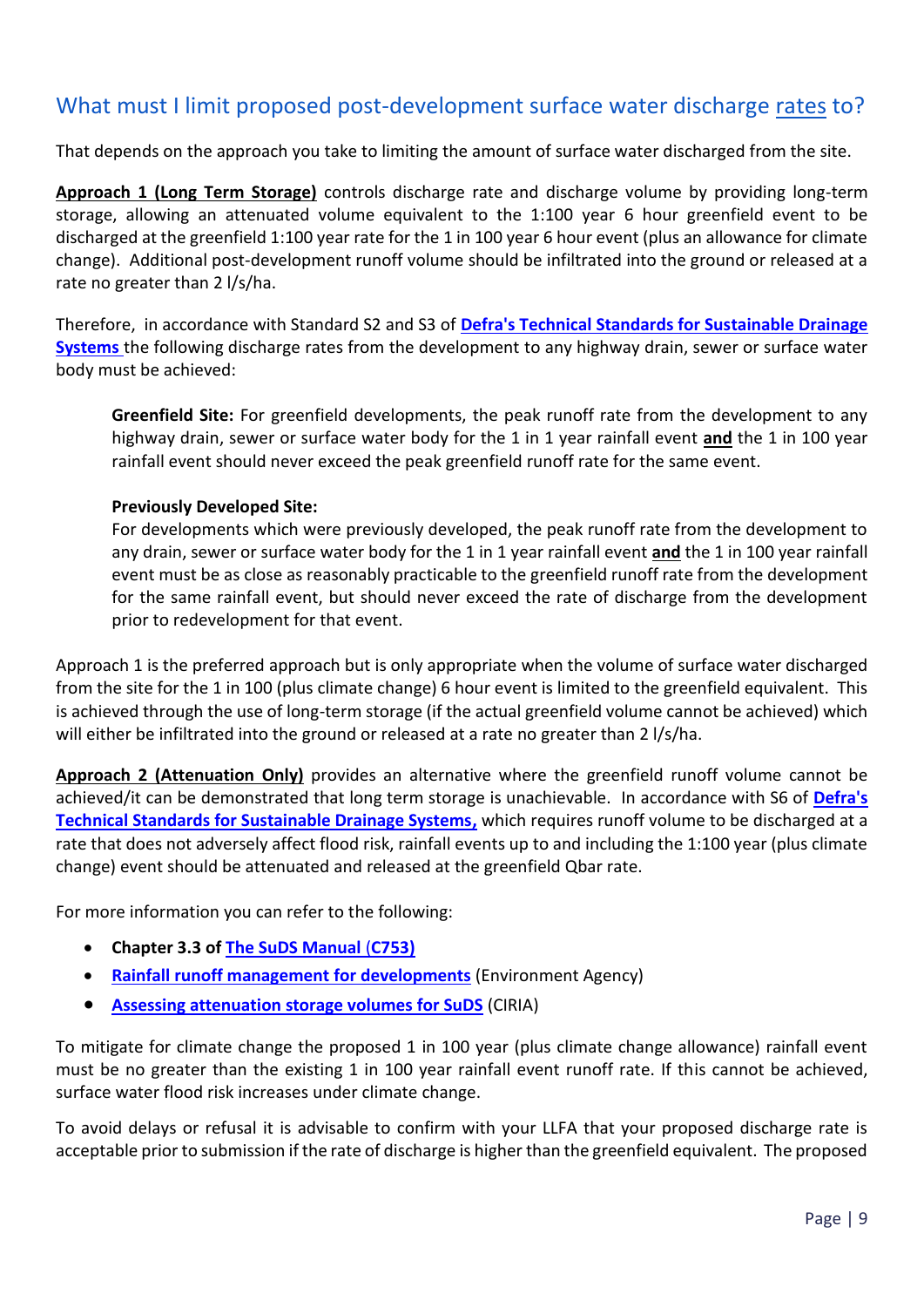rate must be justified and appropriately evidenced as there is a presumption that greenfield rates are achievable for the majority of sites.

#### What volumetric and routing coefficients should I use?

You should not assume software package default values will be acceptable – you must be able to justify the parameters you have used. Refer to **Chapter 24 of [The SuDS Manual](https://www.ciria.org/Memberships/The_SuDS_Manual_C753_Chapters.aspx)** (**C753)**for more information

#### How can I restrict flow rates?

It is recommended that you refer to **[The SuDS Manual](https://www.ciria.org/Memberships/The_SuDS_Manual_C753_Chapters.aspx)** (**C753)** for options of how to restrict your flow rate(s), essentially the options available are:

- vortex control systems
- inlets, outlets and flow control systems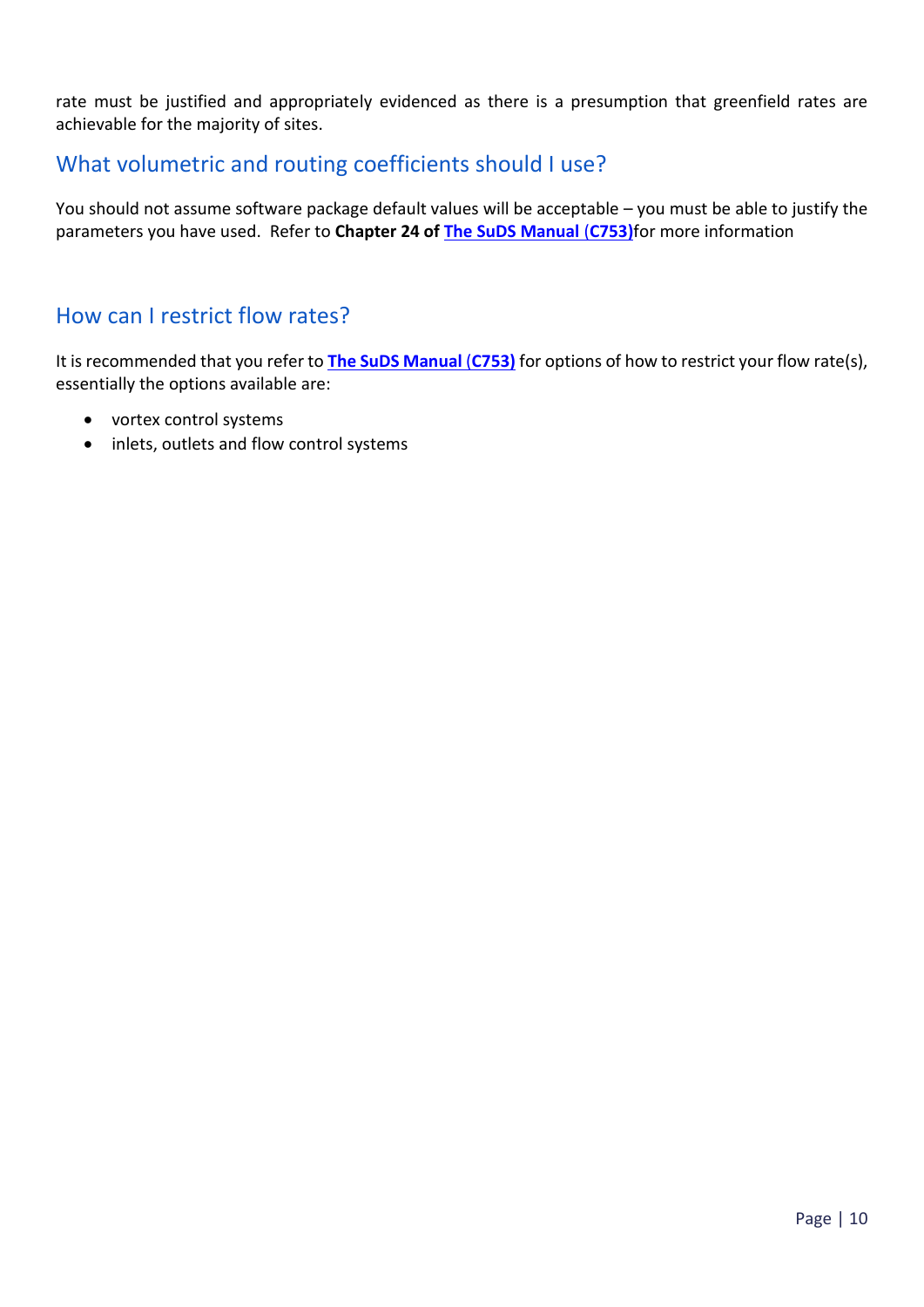# <span id="page-13-0"></span>**SECTION 4:** DISCHARGE VOLUME

# What is 'discharge volume' and why must I consider it?

Discharge volume is the total volume of water leaving the development site for a particular rainfall event.

Introducing new impermeable surfaces increases surface water runoff and therefore can increase flood risk within and outside the development. By understanding the increase in surface water runoff volume measures can be taken to attenuate flows and mitigate any potential flood risk outside of the development.

**[Defra's Technical Standards for Sustainable Drainage Systems](https://www.gov.uk/government/uploads/system/uploads/attachment_data/file/415773/sustainable-drainage-technical-standards.pdf)** require runoff volume from development sites to be restricted in line with Technical Standards S4, S5 and/or S6, unless S1 applies.

# What must proposed post-development surface water discharge volume be limited to?

In line with Standard S4 and S5 of **[Defra's Technical Standards for Sustainable Drainage Systems](https://www.gov.uk/government/uploads/system/uploads/attachment_data/file/415773/sustainable-drainage-technical-standards.pdf)** the following discharge volumes from the development to any highway drain, sewer or surface water body must be achieved:

**Greenfield Site:** For greenfield development, the runoff volume from the development to any highway drain, sewer or surface water body in the 1 in 100 year, 6 hour rainfall event should never exceed the greenfield runoff volume for the same event.

**Previously Developed Site:** For developments which have been previously developed, the runoff volume from the development to any highway drain, sewer or surface water body in the 1 in 100 year, 6 hour rainfall event must be constrained to a value as close as is reasonably practicable to the greenfield runoff volume for the same event, but should never exceed the runoff volume from the development site prior to redevelopment for that event.

Where it is not reasonably practicable to constrain the volume of runoff to any drain, sewer or surface water body in accordance with the above, the runoff volume must be discharged at a rate that does not adversely affect flood risk (usually Qbar). Discuss with your LLFA pre-application if this is not achievable.

# Why do I need to calculate the runoff volume for the 100 year 6 hour storm event?

This is a simple method of calculating the volume of surface water discharging from a development site to determine whether there will be an increase in runoff volume discharging to the downstream catchment and subsequently whether there will be an increase in flood risk

By using a single specific storm event such as the 100 year 6 hour storm event, we are able to compare the volumetric runoff response from the existing site and the developed site.

The greenfield runoff volume generated by the 100 year 6 hour storm is the maximum volume that can be attenuated and discharged at the 1:100 year greenfield discharge rate. Additional volume generated as a result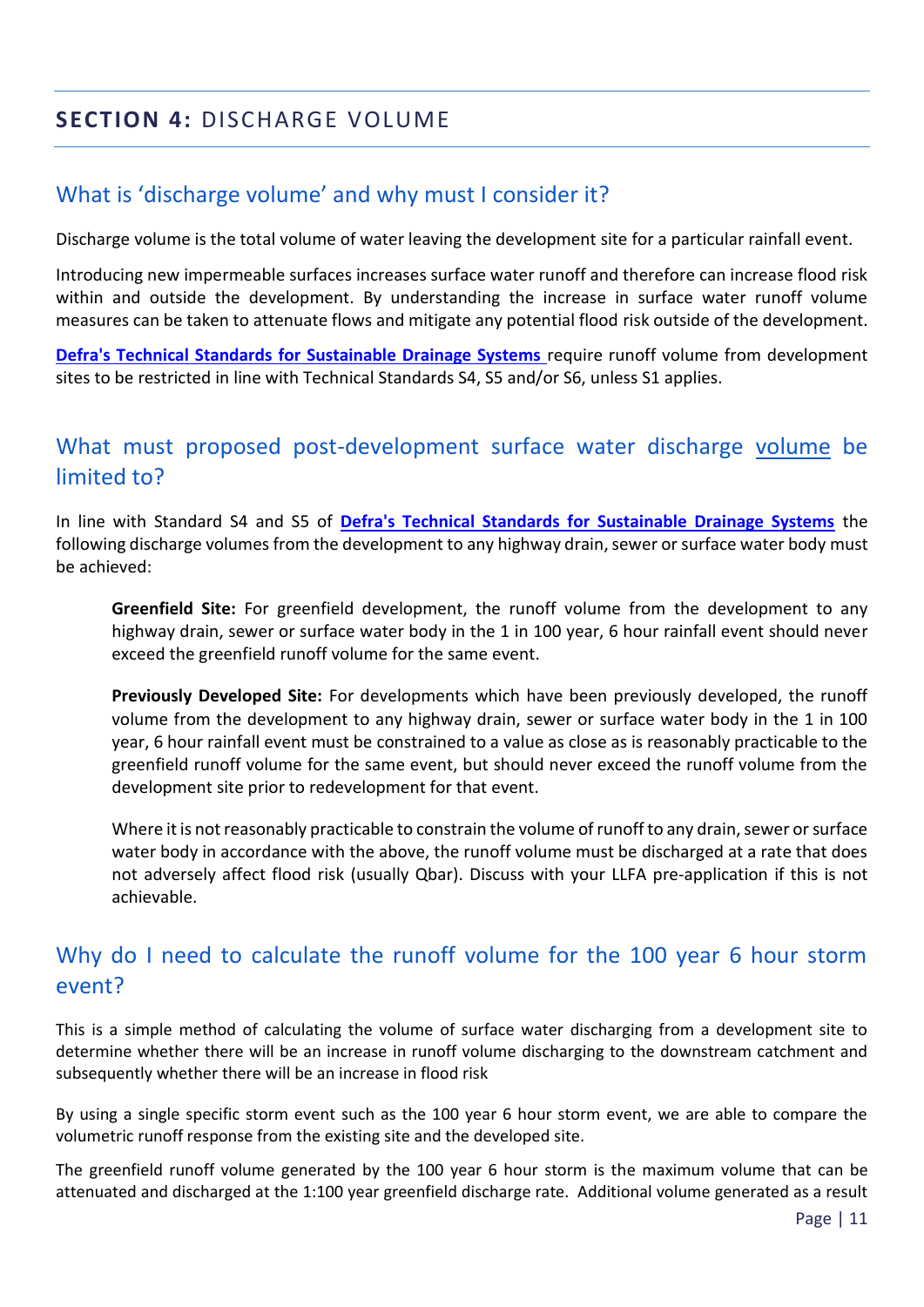of development for the 1:100 (plus climate change event) 6 hour storm should utilise long-term storage and either infiltrate into the ground or discharge at a rate of 2 l/s/ha.

For more information, refer to the FAQ section on **[uksuds.com.](https://www.uksuds.com/help-support/frequently-asked-questions)**

# How can I demonstrate that the proposed post-development surface water discharge volume has taken account of climate change?

To mitigate for climate change, the volume discharge from site during the 1:100 year + climate change event should be no greater than the greenfield 1 in 100 year event.

The appropriate climate change allowance must be applied. **See guidance under Section 5** for what climate change allowance you need to apply.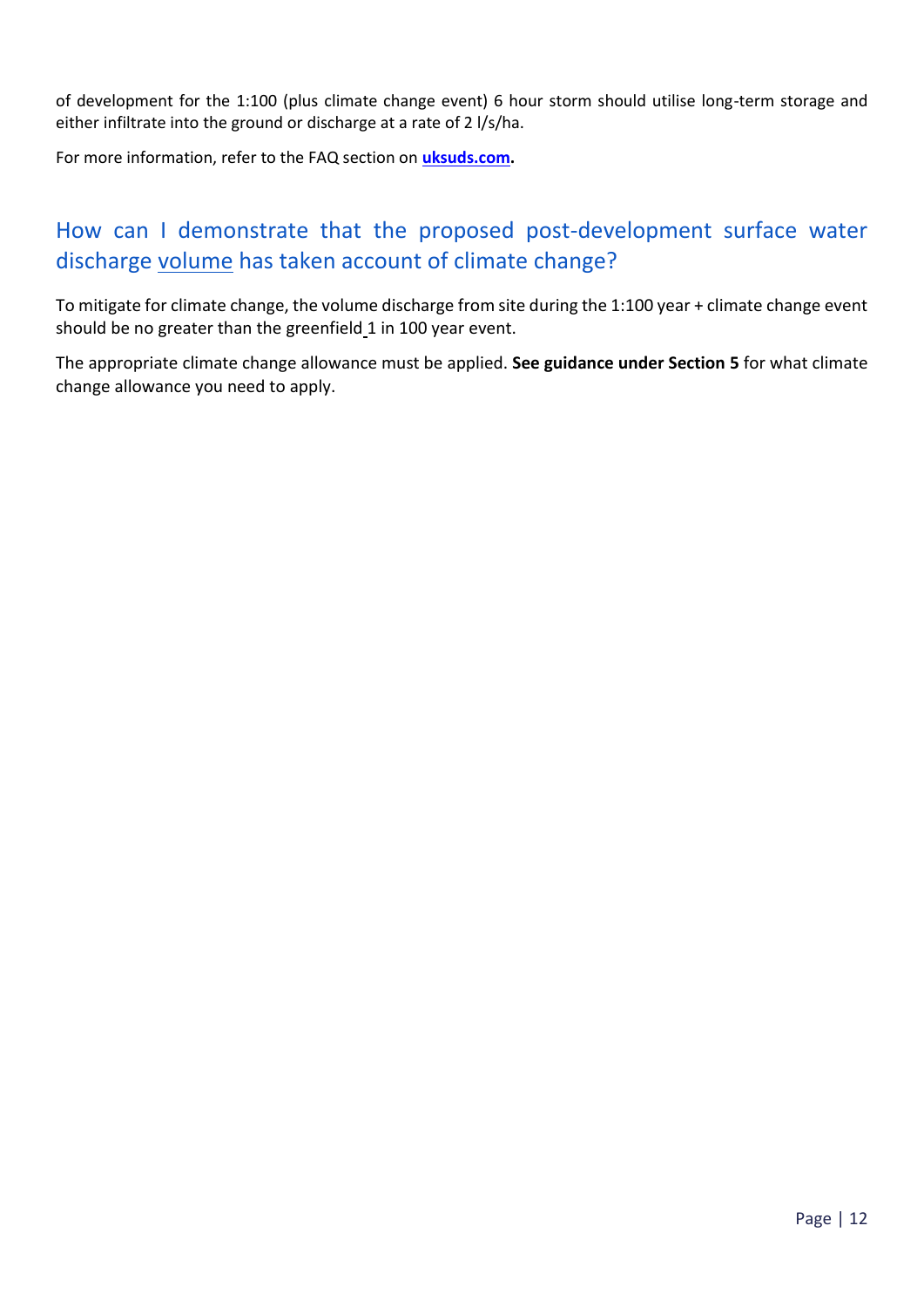# <span id="page-15-0"></span>**SECTION 5:** STORAGE

#### Why is this information required?

**[Defra's Technical Standards for SuDS](https://www.gov.uk/government/publications/sustainable-drainage-systems-non-statutory-technical-standards)** requires flood risk within the development to be considered and the sustainable drainage system designed to ensure flooding doesn't occur on-site or elsewhere during certain rainfall events in line with Technical Standards S7, S8 and S9.

#### How can I provide storage for surface water?

To slowly release surface water at a restricted (attenuated) rate you will need to provide storage where excess flows can be held.

**Paragraph 165 of the [National Planning Policy Framework](https://www.gov.uk/government/publications/national-planning-policy-framework--2)** encourages multifunctional benefits of sustainable drainage systems and opportunities to achieve this are encouraged, for example through the use of detention basins, ponds, wetlands and swales.

It can be more cost effective to store volumes of water across a site in sub-catchments as part of the SuDS management train rather than storing at one location prior to discharge (**[Assessing attenuation storage](https://www.susdrain.org/files/resources/fact_sheets/03_14_fact_sheet_attenuation.pdf)  [volumes for SuDS, CIRIA fact sheet](https://www.susdrain.org/files/resources/fact_sheets/03_14_fact_sheet_attenuation.pdf)**).

Please note that regardless of the approach used, it is important to run a range of duration events to ensure the worst case condition is found for each drainage element on the site.

#### What climate change allowance do I need to provide?

The capacity of SuDS must provide effective drainage for the development, taking account of the likely impacts of climate change and the likely changes in impermeable area within the site over the lifetime of the development.

**New [climate change allowances](https://www.gov.uk/guidance/flood-risk-assessments-climate-change-allowances) were published on 10 May 2022.** You will need to ensure you incorporate the new allowances into your flood risk assessment and sustainable drainage design.

When determining what climate change allowance to apply, two variables must be considered:

#### **1. Location and size of the drainage catchment**

- o **Urban/Small (flashy) Catchments:** Use the **[peak rainfall allowances map](https://hydrology-test.epimorphics.net/hydrology/climate-change-allowances/rainfall)** for small catchments (less than 5 sq km), or urbanised drainage catchments. A drainage catchment is urban if the land use is a town or city.
- o **Rural/Large Catchments:** For large rural drainage catchments use the **[peak river flow](https://www.gov.uk/guidance/flood-risk-assessments-climate-change-allowances#peak-river-flow-allowances)  [allowances.](https://www.gov.uk/guidance/flood-risk-assessments-climate-change-allowances#peak-river-flow-allowances)**
- **2. [Lifetime of the development](https://www.gov.uk/guidance/flood-risk-and-coastal-change#what-is-lifetime-of-development)**
	- $\circ$  For all residential development, the development lifetime is 100 years.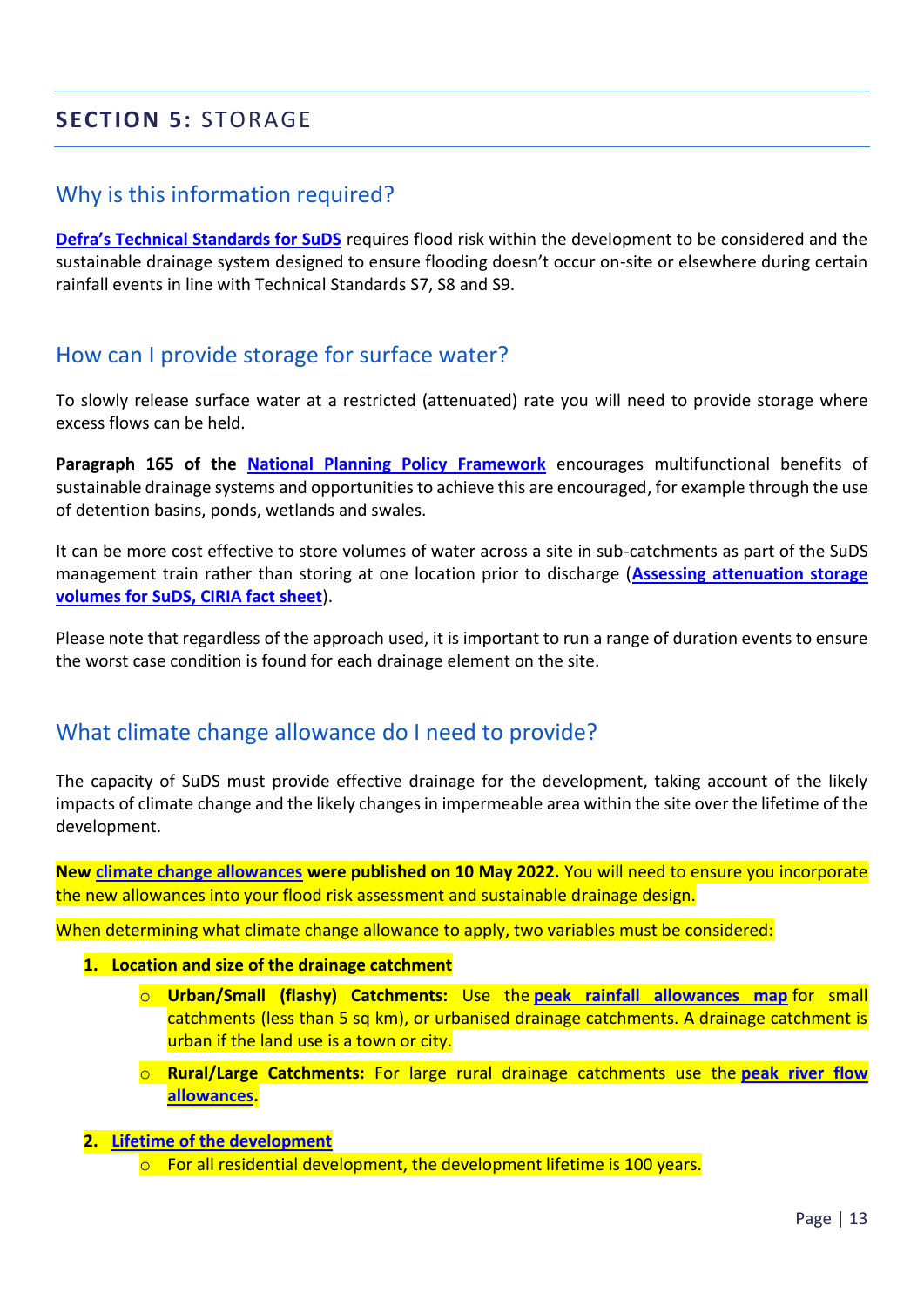$\circ$  For all other development types, a 100-year lifetime is to be applied unless the development has a time limited planning condition OR a shorter development lifetime is agreed in writing with the Local Planning Authority.

For flood risk assessments and strategic flood risk assessments the upper end allowance must be assessed for **both** the 1% and 3.3% annual exceedance probability events for the 2070s epoch (2061 to 2125).

**Discuss with the Lead Local Flood Authority if you are unsure what climate change allowance to apply.**

#### What rates should I use for Urban Creep?

Urban creep is the conversion of permeable surfaces to impermeable over time e.g. surfacing of front gardens to provide additional parking spaces, extensions to existing buildings, creation of large patio areas.

The appropriate allowance for urban creep should be included in the design of the drainage system over the lifetime of the proposed development.

In accordance with Section 24.7.2 of **[The SuDS Manual](https://www.ciria.org/Memberships/The_SuDS_Manual_C753_Chapters.aspx)** (**C753)** and Section 8.3 of **[BS 8582:2013 Code of](https://shop.bsigroup.com/ProductDetail/?pid=000000000030253266)  [practice for surface water management for development sites](https://shop.bsigroup.com/ProductDetail/?pid=000000000030253266)**, to allow for future urban expansion within the development an increase in paved surface area of 10% is to be applied if there is no specified value stipulated by the Lead Local Flood Authority or Local Planning Authority.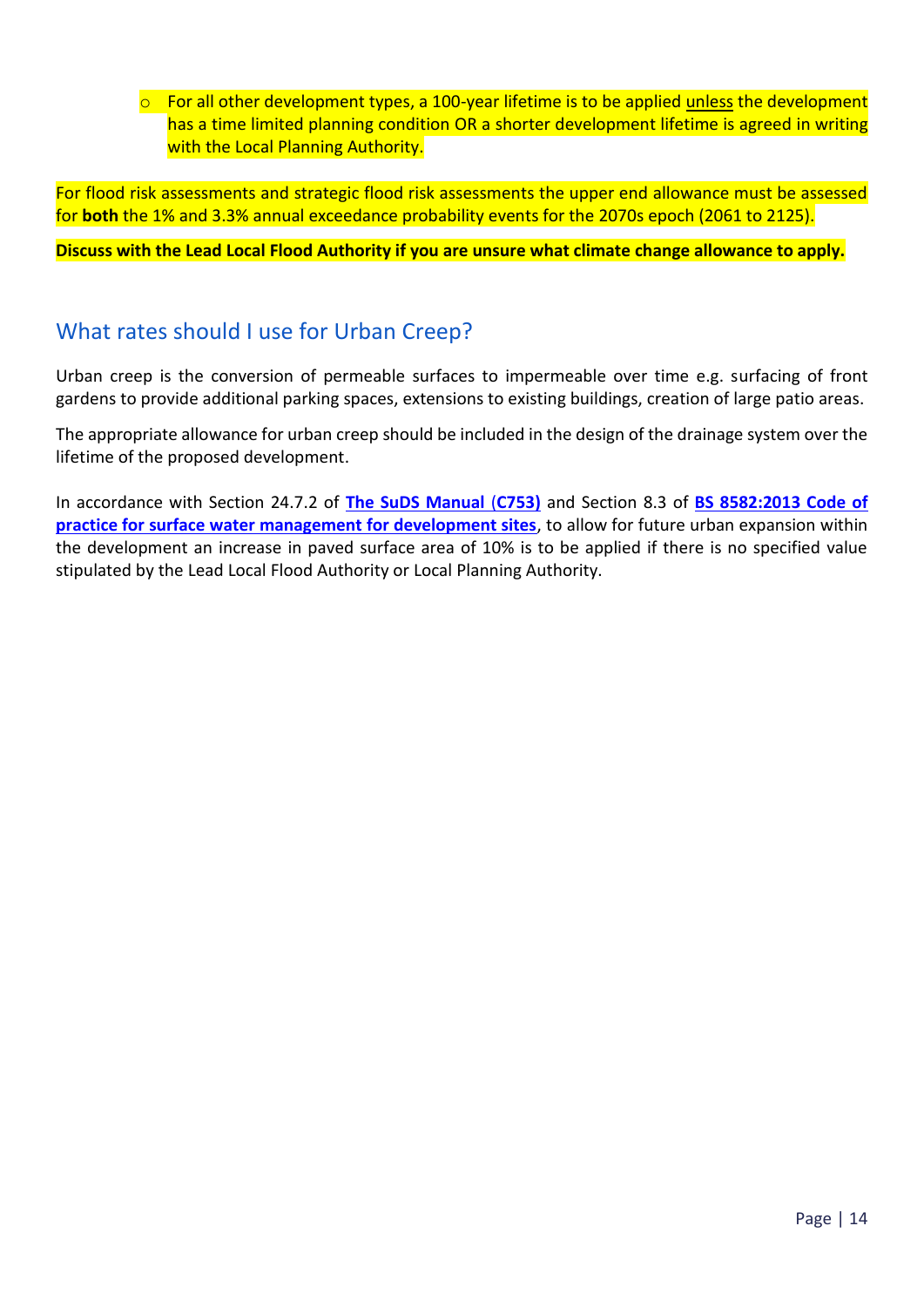#### <span id="page-17-0"></span>**SECTION 6:** WATER QUALITY PROTECTION

#### Why do I need to consider water quality in my proposal?

All surface water runoff is, to some degree, contaminated. You are asked to identify the pollution hazard level associated with the proposed development. This is the first stage in identifying an appropriate surface water SuDS treatment train as part of your drainage design to consider the risks of pollution to controlled waters.

This information is required to satisfy **Paragraph 170 of the [National Planning Policy Framework](https://www.gov.uk/government/publications/national-planning-policy-framework--2)** and is therefore necessary to consider before a surface water drainage strategy can be agreed.

#### Why do I need to consider if the ground is contaminated?

The previous use of the site will also influence the type of sustainable drainage system proposed. For example, if the ground is contaminated the use of infiltration would not be appropriate.

This is acknowledged within Section 7b of the pro-forma as a reason why infiltration has been discounted '*Evidence to confirm that infiltration to ground would result in a risk of deterioration to ground water quality'*.

#### How can I demonstrate that I have considered water quality?

You can take measures to reduce contamination and therefore negative impacts on the water quality of receiving water bodies by including an appropriate treatment train as part of your sustainable drainage system in accordance with **[The SuDS Manual](https://www.ciria.org/Memberships/The_SuDS_Manual_C753_Chapters.aspx)** (**C753).**

The level of treatment required in the surface water drainage system will be dependent on the nature and scale of the proposed development. This is called the 'pollution hazard level' and once this is known **[The](https://www.ciria.org/Memberships/The_SuDS_Manual_C753_Chapters.aspx)  [SuDS Manual](https://www.ciria.org/Memberships/The_SuDS_Manual_C753_Chapters.aspx)** (**C753)** provides detailed technical guidance on how to quantify which SuDS features will provide an appropriate level of treatment for a given land use.

# What if my development poses a medium or high pollution hazard level?

For all high pollution hazard level developments, a more detailed assessment of the pollution risks from surface waters will be required as an appropriate surface water SuDS treatment train cannot be established without it. This information will be required before a surface water drainage strategy can be agreed.

For some medium pollution hazard level developments, further detailed assessment will be required to consider the risks of pollution to controlled waters and determine what SuDS features would be most appropriate. This information will be required before a surface water drainage strategy can be agreed.

Developments with a High and / or Medium pollution hazard potential may also require an **[Environmental](https://www.gov.uk/topic/environmental-management/environmental-permits)  [Permit](https://www.gov.uk/topic/environmental-management/environmental-permits) from the Environment Agency.** For proposals of this nature, it is advisable to undertake preapplication discussions with the Environment Agency. The Environment Agency charge for providing detailed planning guidance through their discretionary advice service. More information is available **[here](https://www.gov.uk/guidance/developers-get-environmental-advice-on-your-planning-proposals)**.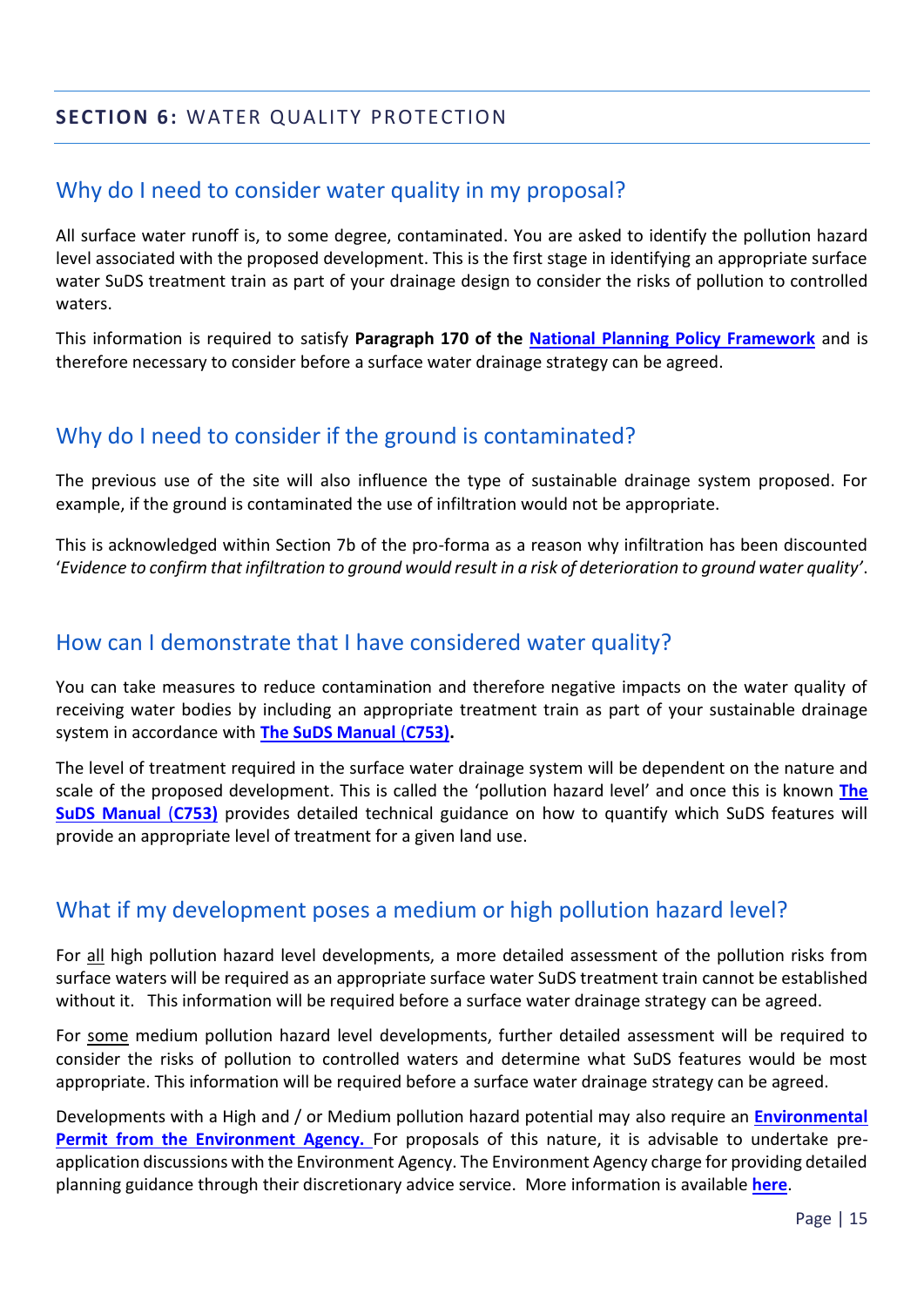On contaminated sites, sufficient information should be submitted to demonstrate that the SuDS components proposed will not increase the risk of pollution to controlled waters through the mobilisation of contaminants and/or the creation of new pollution pathways.

# What if my development poses a low pollution hazard level?

For low pollution hazard level developments, you should incorporate an appropriate surface water SuDS treatment train into the design of your sustainable drainage system. **[The SuDS Manual](https://www.ciria.org/Memberships/The_SuDS_Manual_C753_Chapters.aspx)** (**C753)** provides detailed technical guidance on how to quantify which SuDS features will provide an appropriate level of treatment for your given land use.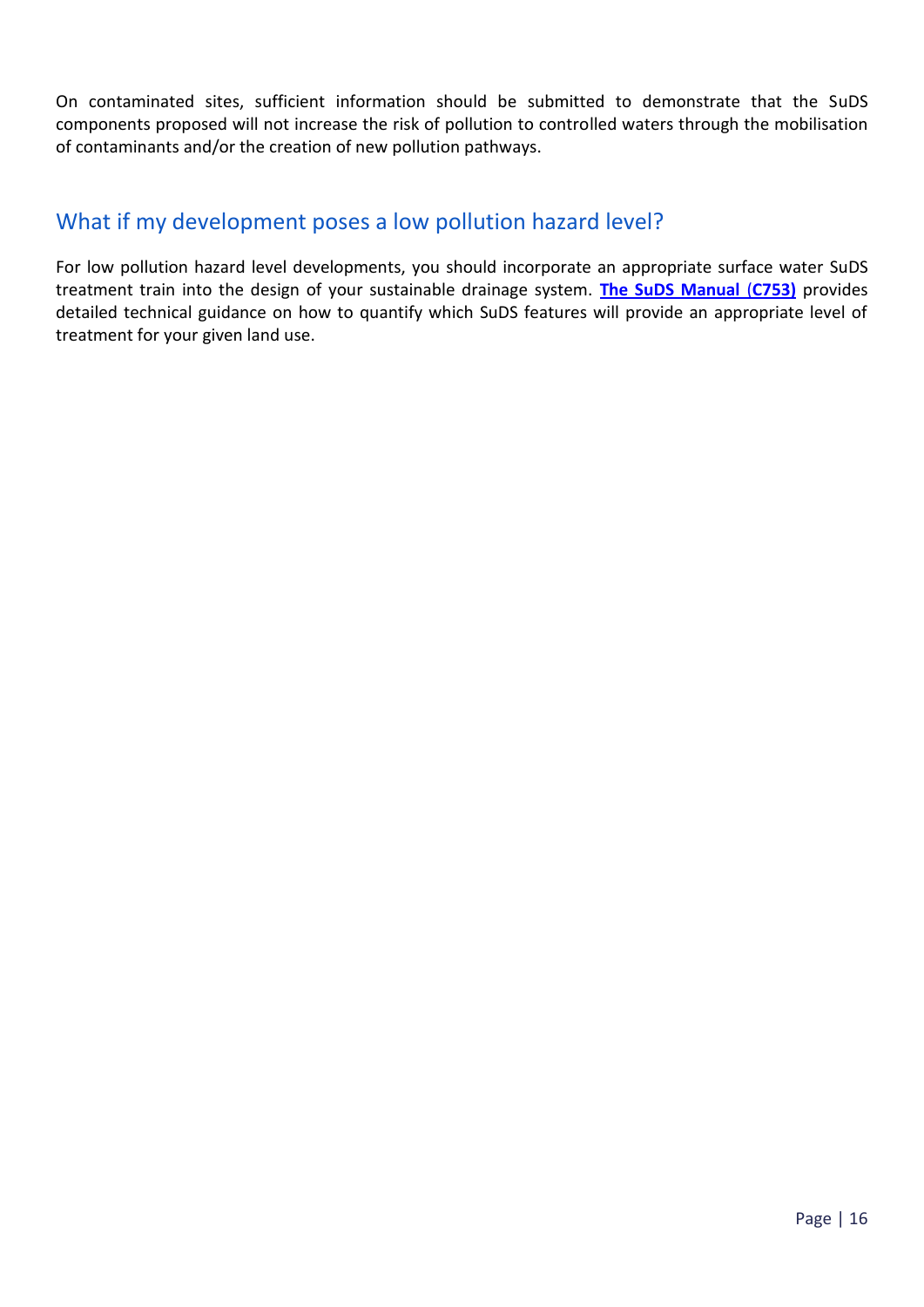# <span id="page-19-0"></span>**SECTION 7:** DETAILS OF YOUR SUSTAINABLE DRAINAGE SYSTEM

# Functions of your Sustainable Drainage System

Development often alters natural drainage by replacing free draining and/or vegetated ground with impermeable surfaces, gullies, pipes and channels. These changes result in an increase in the total volume and flow of runoff from a site.

For this reason, it is encouraged for applicants to consider how they can first utilise rainwater as a resource within their proposals, and to promote source control (managing rainfall close to where it falls) which promotes natural losses through soakage, infiltration and evapotranspiration.

This will help to reduce discharges of surface water from site in the smaller rainfall events, helping to retain it onsite similar to the pre-developed condition.

#### What is the SuDS Hierarchy?

The hierarchy of drainage options is outlined in the **[Planning Practice Guidance](https://www.gov.uk/guidance/flood-risk-and-coastal-change#a-particular-discharge-route)**.

*Generally, the aim should be to discharge surface run off as high up the following hierarchy of drainage options as reasonably practicable.*

This is outlined as follows, in order of priority:

- **1. into the ground (infiltration);**
- **2. to a surface waterbody;**
- **3. to a surface water sewer or highway drain;**
- **4. to a combined sewer.**

Applicants must submit robust justification and appropriate evidence, to demonstrate how each level has been discounted. The evidence required at each stage of the hierarchy is specified in the 'Evidence Required' column of the pro-forma.

#### When can infiltration be used in drainage design?

Infiltration allows surface water runoff to infiltrate into the ground and should be used wherever possible. Infiltration is encouraged to be used alongside and in addition to other SuDS techniques, for example, to deliver interception for the upstream hardstanding areas, and can help reduce the amount of attenuation required for a site and replicate greenfield conditions for frequent rainfall events. Where ground conditions allow, discharge to ground via infiltration can be used as the effective outfall for surface water disposal (as per the above hierarchy).

Maximising infiltration, for example through source control measures, reduces the volume of runoff and can therefore reduce the volume of attenuation you need to provide as part of your sustainable drainage system.

Infiltration can also: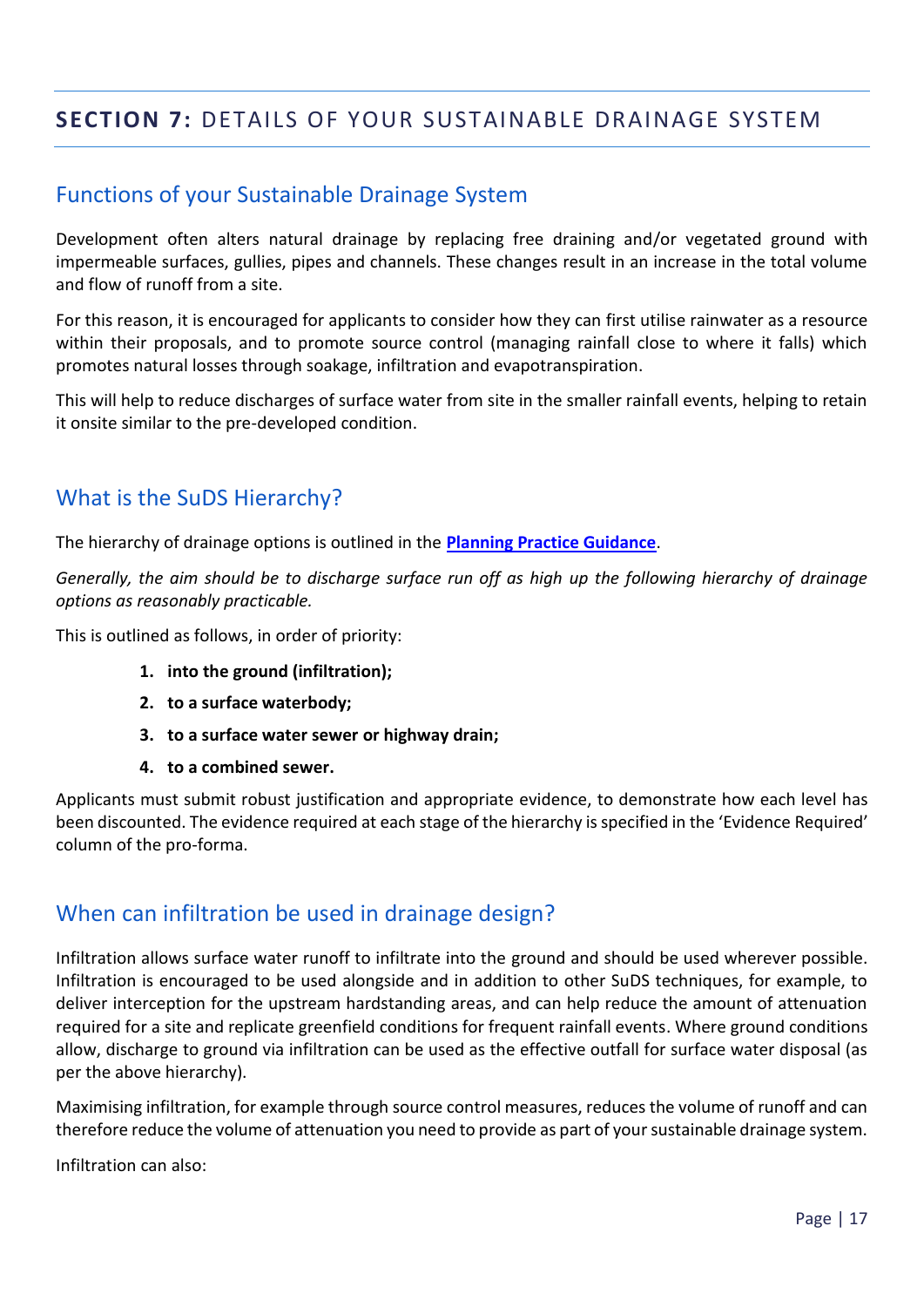- be effective at pollutant removal via filtering through the soils
- be simple and cost-effective to construct and maintain

#### Why do I need to submit a 'Plan B' sustainable drainage design?

For proposals, particularly outline applications, where the effective outfall is to ground (via infiltration) the applicant should consider an alternative 'Plan B' sustainable drainage design utilising an alternative discharge method, for the event that infiltration proposals are not feasible upon site specific ground investigation.

# What minimum evidence do I need to provide in this section for an outline application?

For both your Plan A and Plan B SuDS designs, the minimum information you should provide is a desktop study of the ground conditions on your development site.

If you have also undertaken ground investigations e.g. a geotechnical survey and/or infiltration testing you should also submit these in support of your application, in accordance with the 'evidence checklist'.

#### Where can I find information on indicative ground conditions?

British Geological Survey offers a 'SuDS Infiltration Map' service which will provide a comprehensive indication on whether infiltration will be feasible on your development site. This information can be submitted in support of your application and will support you in designing your sustainable drainage system:

#### **<https://www.bgs.ac.uk/products/hydrogeology/infiltrationSuds.html>**

Your Local Planning Authority may also have more local information on ground conditions in the area.

# What level of detail do I need to provide in my Plan B SuDS design?

As this is an alternative SuDS design, the design should be based on assumptions that key variables (e.g. ground conditions) of your 'Plan A' design are unfeasible and provide:

- a description of how and where you intend to store and discharge surface water.
- a map showing where you intend to store and discharge surface water.

**NOTE:** The volume of storage and rate of surface water discharge for your Plan B design will remain unchanged.

#### What is a Watercourse Survey Report?

This survey and report details the condition of the watercourse to which the site drains including crosssections of any adjacent watercourses for appropriate distance upstream and downstream of the discharge point (as agreed with the Lead Local Flood Authority and/or Environment Agency).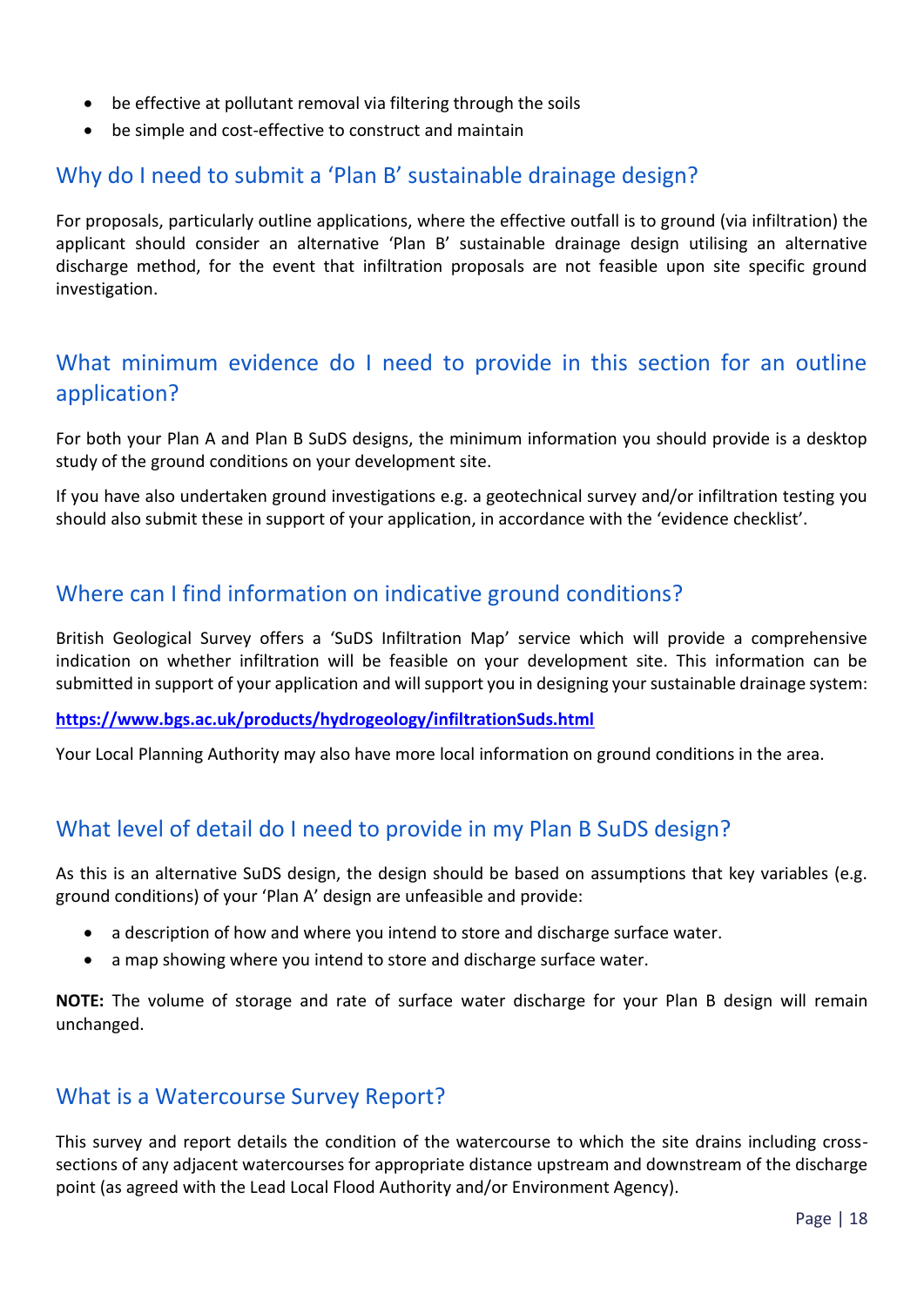In cases of culverted watercourses a CCTV survey may be required to demonstrate its structural condition.

# Under what circumstances will I need watercourse permission?

If your development proposals are within 8 metres of the top of the banks of a watercourse (16 metres of a main river if it involves quarrying or excavation or if it is a tidal main river) or make changes to a watercourse, you may need a Consent or Permit **in addition to** planning permission.

The requirement for a Consent or Permit is **separate to and independent of** any planning permission given by the Local Planning Authority. This means that the grant of planning permission does not guarantee that Consent or a Permit will be given.

# What type of watercourse permission do I need and how do I apply?

Watercourses have two classifications – 'ordinary' and 'main river' – and this determines what type of permission you require.

- **Main Rivers** are watercourses which **have** been designated as a 'Main River' on the Environment Agency's 'Main River' map. Works near to or on these watercourses may require a **[Permit](https://www.gov.uk/guidance/flood-risk-activities-environmental-permits)** from the Environment Agency.
- **Ordinary Watercourses** are watercourses which **have not** been designated as a 'Main River' on the Environment Agency's 'Main River' map. Works to these watercourses require consent from the LLFA.

You can identify whether a watercourse is classified as a 'main river' or 'ordinary watercourse', by viewing the Environment Agency's **['Main River Map'](http://apps.environment-agency.gov.uk/wiyby/default.aspx)**.

#### When do I need to apply for watercourse permission?

It is strongly advised that you obtain any required Consent or Permit **before or concurrently** as you apply for planning permission to avoid delays. This is supported by **Paragraph 42 of the [National Planning Policy](https://www.gov.uk/government/publications/national-planning-policy-framework--2)  [Framework](https://www.gov.uk/government/publications/national-planning-policy-framework--2)** which encourages parallel processing of other required consents.

You **must** obtain your Consent or Permit before undertaking any work on site. You are breaking the law if you carry out activity without one and may be subject to enforcement action if you do not obtain the necessary permission.

# How can I obtain agreement to discharge to the sewer from the Water and Sewerage Company?

You must have written approval from the Water and Sewerage Company before you can connect to a public sewer.

United Utilities will advise a maximum rate of discharge. However, the final discharge rate is to be agreed with the Lead Local Flood Authority and is unlikely to be greater than greenfield runoff rates. Any discharge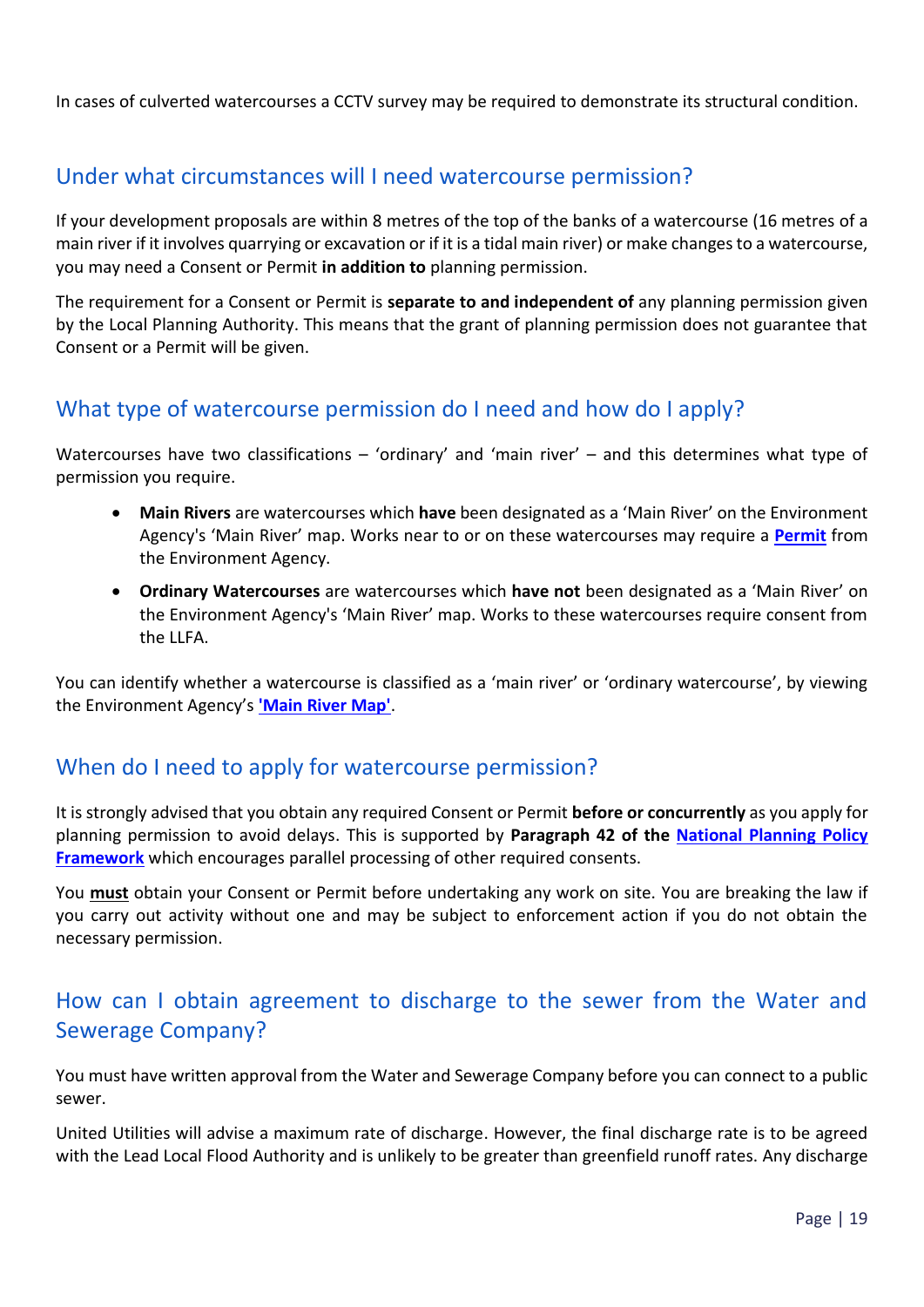to the public sewer is on the condition that the other options, as outlined within the surface water hierarchy of discharge options (in order of priority) have been discounted.

#### Proposed SuDS component types

In this section, the applicant should identify the SuDS components proposed as part of their sustainable drainage system design that are:

- Within the property boundary
- Within the development site boundary
- Not within the boundary of the proposed development (off site).

**[Susdrain website](https://www.susdrain.org/delivering-suds/using-suds/suds-components/suds-components.html)** provides a useful overview of different SuDS components.

# What if part of the proposed SuDS is outside the curtilage of the development site?

If any part of your proposed sustainable drainage system is outside of the curtilage of the development site **AND** the applicant owns the land, you must submit a plan showing the amended curtilage of the development site to the Local Planning Authority.

If your point of discharge for your sustainable drainage system is through/via land that is **NOT** owned by the applicant, you must secure an appropriate legal agreement with the land owner for construction works, access, ownership and in perpetuity maintenance of the asset. Evidence of this must be supplied to the LLFA.

#### When would I need a Third Party Landowner Agreement?

If you are constructing any part of your sustainable drainage system on land that is **NOT** owned by the applicant i.e. 'off site' as indicated in Section 7c of the pro-forma.

You must secure an appropriate agreement with the landowner for construction works, access, ownership and in perpetuity maintenance of the asset. Evidence that this has been secured must be provided **before** the approval of your final confirmed sustainable drainage design.

#### What are the 'types' of pervious pavements?

You can find details of this in **Chapter 20 of [The SuDS Manual C753](https://www.ciria.org/Memberships/The_SuDS_Manual_C753_Chapters.aspx)**.

#### Where can I find guidance on designing for exceedance?

**[CIRIA Designing for exceedance in urban drainage -](https://www.ciria.org/ItemDetail?iProductCode=C635&Category=BOOK&WebsiteKey=3f18c87a-d62b-4eca-8ef4-9b09309c1c91) good practice (C635).**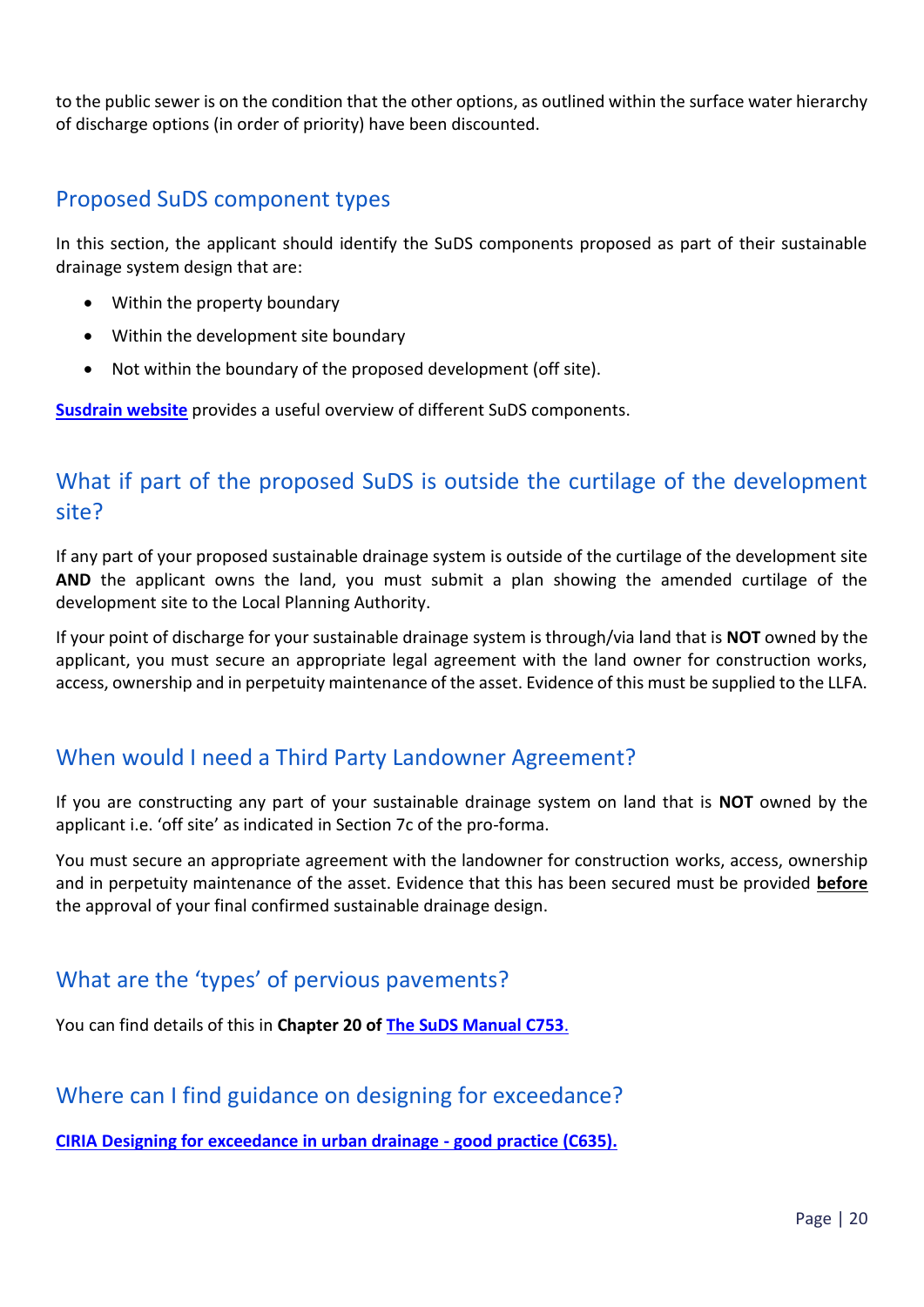# <span id="page-23-0"></span>Why do I need to consider operation and maintenance of the sustainable drainage system?

Operation and maintenance of the SuDS system should be considered at an early stage. The Designer has an obligation to design for maintenance under The Construction (Design and Management) Regulations 2015.

**Paragraph 165 of the [National Planning Policy Framework](https://www.gov.uk/government/publications/national-planning-policy-framework--2)** requires maintenance arrangements to be put in place to ensure an acceptable standard of operation for the lifetime of the development.

**[Sustainable Drainage Systems: Written Statement](https://www.parliament.uk/business/publications/written-questions-answers-statements/written-statement/Commons/2014-12-18/HCWS161/) - HCWS161** states that *'in considering planning applications, local planning authorities should consult the relevant lead local flood authority on the management of surface water; satisfy themselves that the proposed minimum standards of operation are appropriate and ensure through the use of planning conditions or planning obligations that there are clear arrangements in place for ongoing maintenance over the lifetime of the development'.*

**[Defra's Technical Standards for Sustainable Drainage Systems](https://www.gov.uk/government/uploads/system/uploads/attachment_data/file/415773/sustainable-drainage-technical-standards.pdf)** state:

*S10 Components must be designed to ensure structural integrity of the drainage system and any adjacent structures or infrastructure under anticipated loading conditions over the design life of the development taking into account the requirement for reasonable levels of maintenance.* 

*S11 The materials, including products, components, fittings or naturally occurring materials, which are specified by the designer must be of a suitable nature and quality for their intended use.*

# What do I need to provide to demonstrate maintenance arrangements are or can be put in place?

Applicants must provide the information listed within the 'Evidence Required' columns of the pro-forma to demonstrate to the Local Planning Authority (LPA) that clear arrangements will be in place for on-going management and maintenance over the lifetime of the development.

#### What are the maintenance options for sustainable drainage systems?

There are a range of viable maintenance options for the ownership and adoption of sustainable drainage systems, therefore the applicant should clearly state their proposed maintenance and management arrangements.

The applicant should identify any of the adopting bodies that you will be offering your sustainable drainage components for adoption.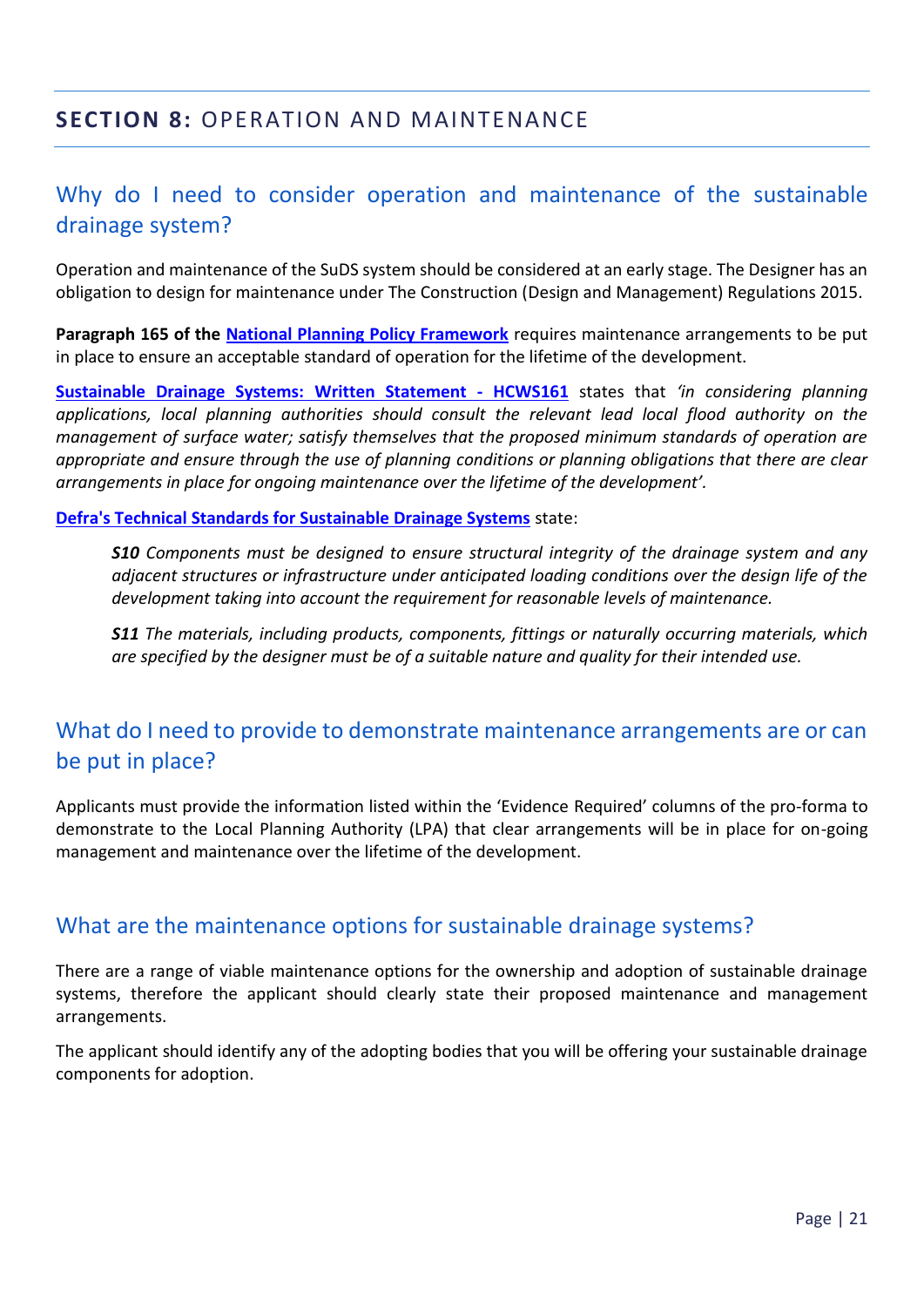# What about SuDS components that are within a property boundary (e.g. roof garden)?

The applicant may be required to enter into a Section 106 agreement prior to the grant of planning permission, requiring that any sustainable drainage components on private property (e.g. individual houses) are maintained in perpetuity by the landowner enforced by a Deed of Grant and applied to the freehold title.

For any SuDS components proposed within the curtilage of a private property (e.g. individual houses) the developer should clearly set out any maintenance responsibilities for those SuDS components and potential implications of non-maintenance, and ensure this is communicated to the purchaser of such properties.

Developers are encouraged to provide details of SuDS components on the development site, both communal and private (property level), for inclusion within the Home Information Pack.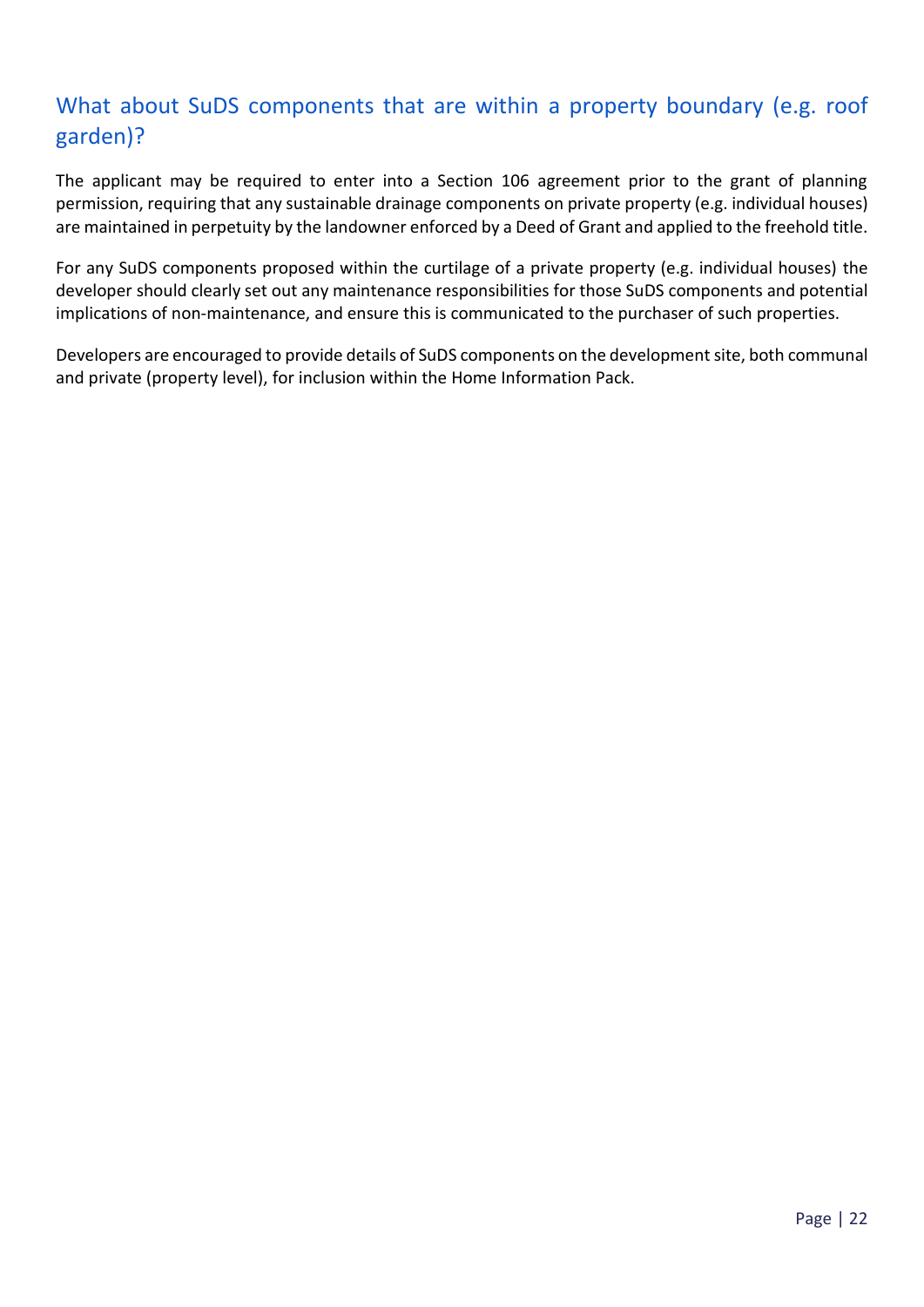# <span id="page-25-0"></span>**GLOSSARY**

| <b>Combined Sewer</b>       | A sewer that drains both rainwater and foul water.                                                                                                                                                                                                       |
|-----------------------------|----------------------------------------------------------------------------------------------------------------------------------------------------------------------------------------------------------------------------------------------------------|
| <b>Curtilage</b>            | Land area within property boundaries                                                                                                                                                                                                                     |
| <b>Culvert</b>              | A covered structure under a road, embankment etc, to direct the flow of<br>water.                                                                                                                                                                        |
| Evapotranspiration          | The process by which the Earth's surface or soil loses moisture by<br>evaporation of water and by uptake and then transpiration from plants.                                                                                                             |
| <b>Exceedance design</b>    | Designing a system to manage effectively events that exceed (i.e. are bigger<br>and rarer than) the drainage system's required level of service.                                                                                                         |
| <b>Exceedance event</b>     | A rainfall or flow event that exceeds (i.e. is bigger and rarer than) the design<br>event, not to be confused with an extreme event.                                                                                                                     |
| <b>Exceedance flows</b>     | Flows in excess of those for which a system is designed                                                                                                                                                                                                  |
| <b>Four pillars of SuDS</b> | The types of benefits that can be achieved by SuDS will be dependent on the<br>site, but fit broadly into four categories: water quantity, water quality,<br>amenity and biodiversity. These are also referred to as the four pillars of<br>SuDS design. |
| <b>Flood routing</b>        | Design and consideration of above-ground areas that act as pathways<br>permitting water to run safely overland to minimise the adverse effect of<br>flooding. This is required when the design capacity of the drainage system<br>has been exceeded      |
| <b>Geohazard</b>            | A geologic hazard. In the case SuDS, this is particularly relevant for<br>infiltration. See Chapter 25.2.3 of The SuDS Manual (C753) for more<br>information.                                                                                            |
| <b>Greenfield runoff</b>    | The surface water runoff regime from a site before development.                                                                                                                                                                                          |
| Home-zone                   | As a residential street where people and vehicles share the whole of the<br>street space safely, and on equal terms, where quality of life takes<br>precedence over the ease of traffic movement.                                                        |
| <b>Infiltration</b>         | The passage of surface water though the surface of the ground / the entry of<br>groundwater to a sewer.                                                                                                                                                  |
| <b>Interception</b>         | The capture and retention on site of the first 5mm (or other specified depth)<br>of the majority of all rainfall events                                                                                                                                  |